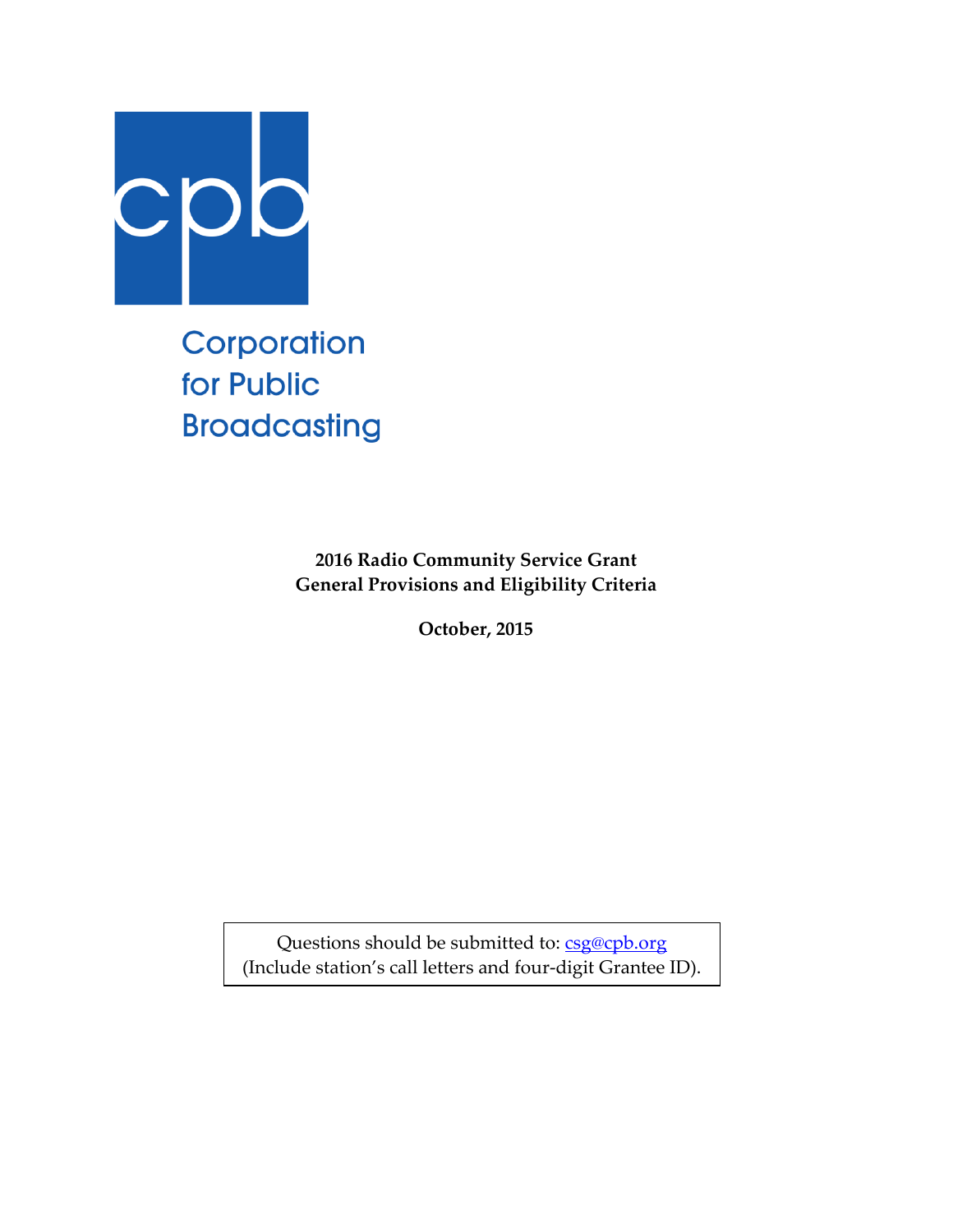# Table of Contents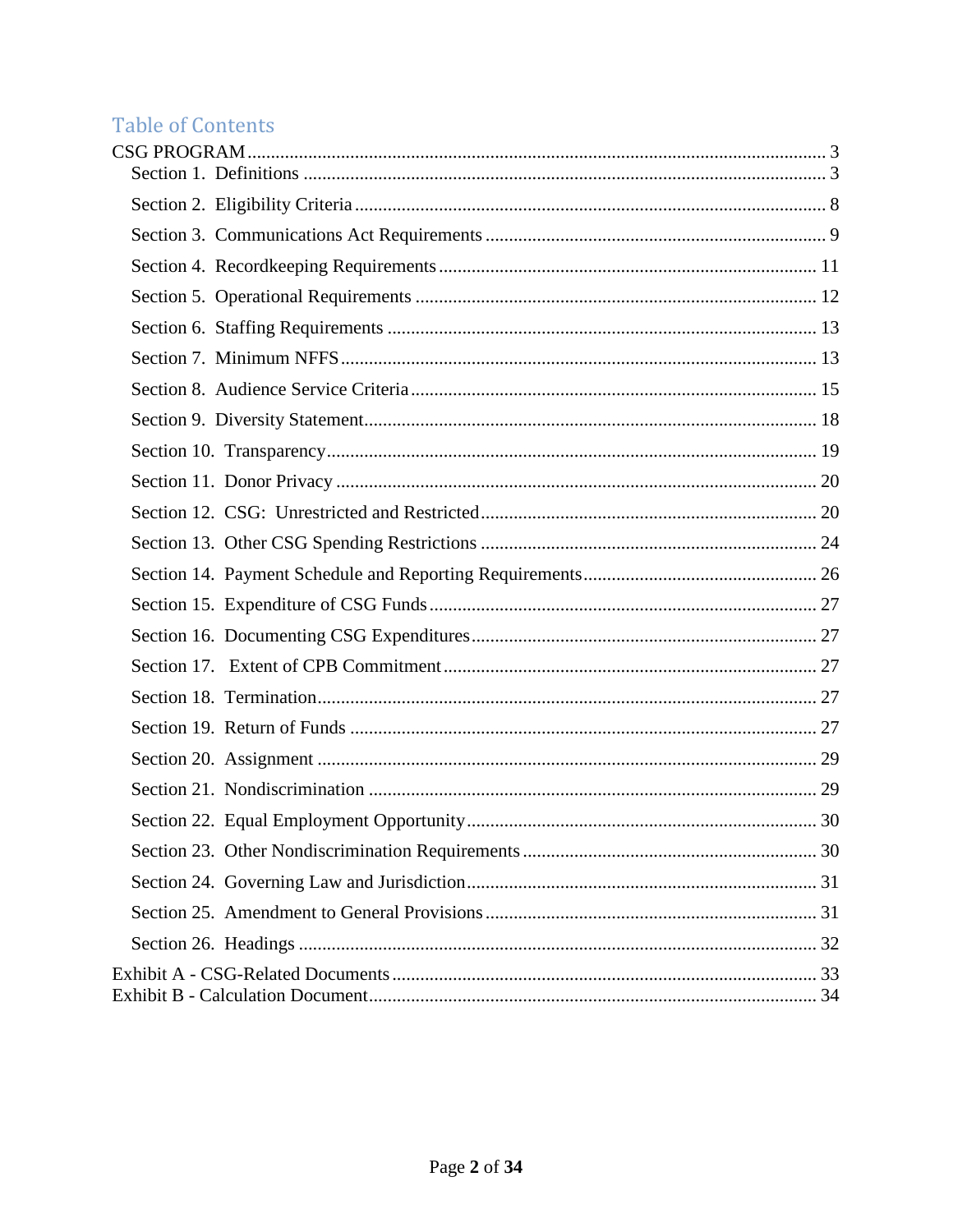

## **2016 Radio Community Service Grant General Provisions and Eligibility Criteria**

The General Provisions and Eligibility Criteria (General Provisions) sets forth the provisions applicable to Corporation for Public Broadcasting (CPB) Radio Community Service Grant (CSG) recipients. CSG recipients must also comply with the requirements in the documents identified in Exhibit A, which is attached hereto and incorporated herein by reference.

## <span id="page-2-0"></span>**CSG PROGRAM**

#### <span id="page-2-1"></span>**Section 1. Definitions**

The following terms are defined as set forth below.

- **A. Annual Financial Report (AFR):** The financial information that Grantees must annually report to CPB, detailed in the fiscal year 2015 [Financial Reporting Guidelines,](http://www.cpb.org/stations/frg/2014_cpb_frg.pdf) which are incorporated herein by reference.
- **B. Annual Financial Summary Report (FSR):** The financial information CPB permits certain Grantees to annually report to CPB in lieu of an AFR, detailed in the Financial Reporting Guidelines.
- **C. ASC:** Audience Service Criteria.
- **D. ASC Funds:** Twenty-five percent of a station's CSG that is not restricted under Section 12, CSG: Restricted and Unrestricted.
- **E. Average Quarter Hour Persons (AQH Persons)**: The average number of persons listening to a particular station for at least five minutes during a 15-minute period.
- **F. Average AQH:** The average of the station's two prior years' AQH Persons, reported by Nielsen Radio in its spring survey period (e.g., to calculate the Listening Index for FY 2016 CSGs, Nielsen Radio's spring 2013 and spring 2014 AQH must be averaged).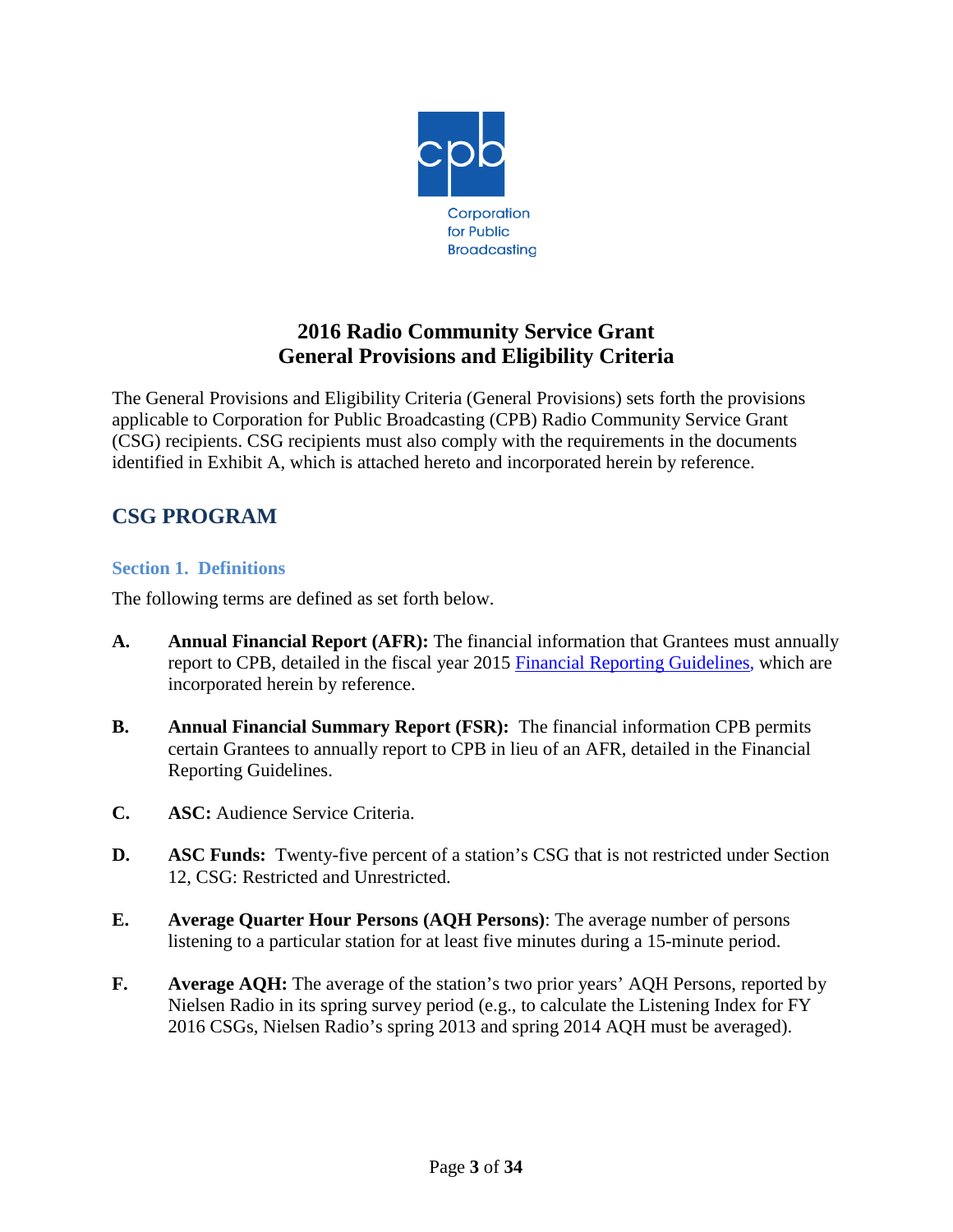- **G. Calculation Document:** The document that identifies the methodology CPB applies to calculate the CSG that a Grantee is eligible to receive. The methodology is attached hereto and incorporated herein as Exhibit B.
- **H. Certification of Eligibility:** The certification each CSG applicant must submit to CPB electronically through the CPB software system referred to as CPBISIS (Integrated Station Information System) in order to certify compliance with the applicable Communications Act requirements and General Provisions.
- **I. Certification Requirements:** A document entitled "Certification Requirements for Station Grants Recipients," which explains certain Communications Act requirements applicable to CSG recipients, incorporated herein by reference.
- **J. Communications Act:** The Communications Act of 1934, as amended (47 U.S.C. § 396, et seq.).
- **K. Community Advisory Board (CAB):** An advisory body most radio stations are required to maintain pursuant to the Communications Act.
- **L. Community Financial Support (CFS):** For Grantees required to file an AFR, CFS is the total of the following lines in Schedule A of Grantees' 2014 fiscal year AFR:
	- **1.** Line 3.1C Direct Support from Licensee
	- **2.** Line 8 Foundations and Nonprofit Associations
	- **3.** Line 9 Business and Industry
	- **4.** Line 10 Memberships and Subscriptions
	- **5.** Line 11 Revenue from Friends Groups (less any revenue included on Line 10)
	- **6.** Line 13 Net Auction Revenue
	- **7.** Line 14 Net Revenue from Special Fundraising Activities
	- **8.** Line 19 Gifts and Bequests from Major Donors

For Grantees required to file an Annual Financial Summary Report, CFS is the total of Lines 4.1, and Lines 6 through 9 of Grantee's 2014 fiscal year FSR.

- **M. Community Service Grant (CSG):** An FY 2016 Community Service Grant awarded to a radio station by CPB, unless otherwise identified.
- **N. Compliance Projects:** Projects designed and undertaken by a Grantee that is failing to meet the ASC to assist Grantee in becoming compliant with the same.
- **O. Coverage Area Population (CAP):** The population within a station's coverage area based on contours specified by CPB (consistent with the rules and policies of the Federal Communications Commission) and the most recent population data published by the U.S. Census Bureau. A station's coverage area is defined by the primary signal coverage standard of 1mV/m (60 dBu) for FM and 5mV/m (73.979 dBu) daytime, ground wave for AM.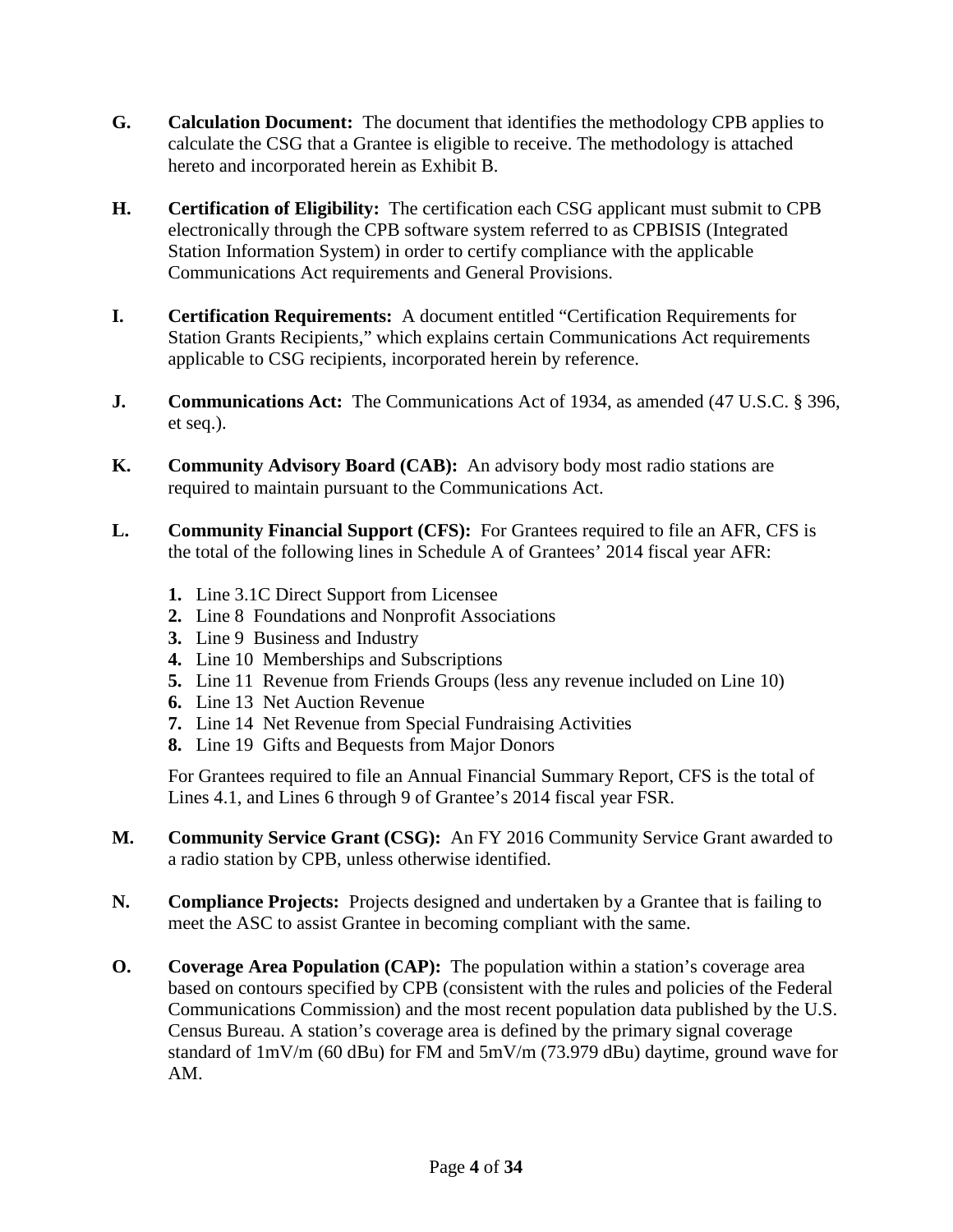- **P. CPB:** The Corporation for Public Broadcasting.
- **Q. CPB-Qualified Programming:** General audience programming broadcast that serves a station's demonstrated community needs of an educational, informational, or cultural nature.

Programs that are not considered CPB-Qualified Programming include but are not limited to:

- **1.** programming that furthers the principles of particular political or religious philosophies; and
- **2.** programming designed primarily for in-school or professional in-service audiences.
- **R. CSG Levels:** There are four CSG levels: A, B, C, and D, which are determined by the metrics detailed in Exhibit B, attached hereto and incorporated herein by reference.
- **S. Discrete Accounting Requirement:** The use of unique accounting codes by CSG recipients to identify CSG funds – both revenues and expenses, restricted and unrestricted – so that both CPB and an auditor can discretely track those funds within the recipient's accounting system.

CSG recipients are not required to segregate CSG funds in separate bank accounts; comingling funds is allowable as long as the accounting system easily identifies transactions associated with a major activity (e.g., department, grant, contract, or other project).

- **T. Effective Radiated Power (ERP):** As defined by the FCC, ERP is the product of the antenna power (transmitter output power less transmission line loss) times: the antenna power gain or the antenna field gain squared. Where circular or elliptical polarization is employed, ERP is applied separately to the horizontal and vertical components of radiation. For allocation purposes, ERP authorized is the horizontally polarized component of radiation only.
- **U. Eligible Grantee:** A grantee that is eligible to receive a CSG by meeting the requirements set forth herein.
- **V. Employment Statistical Report:** The Grantee report identifying:
	- **1.** the race and sex, the number of employees in each of eight full-time and part-time job categories (officials and managers, professionals, technicians, office and clerical personnel, skilled craft persons, semi-skilled operatives, unskilled operatives, and service workers); and
	- **2.** the number of job openings occurring during the course of the year.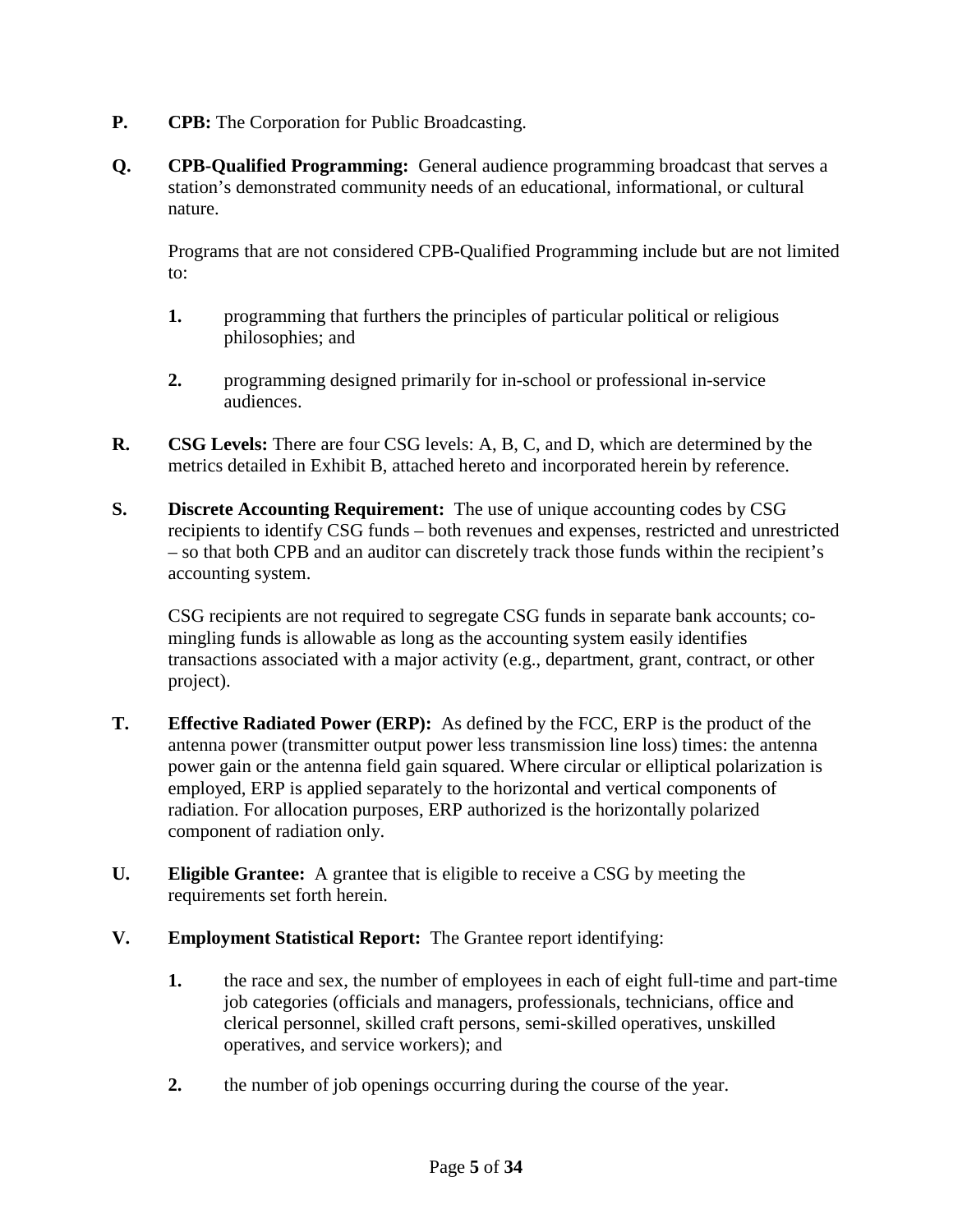- **W. FCC:** The Federal Communications Commission**.**
- **X. Financial Reporting Guidelines:** CPB's instructions on accounting for and reporting on a Grantee's use of CSG funds are set forth in the FY 2015 [Financial Reporting](http://cpb.org/stations/frg/2014_cpb_frg.pdf)  [Guidelines,](http://cpb.org/stations/frg/2014_cpb_frg.pdf) which are incorporated herein by reference.
- **Y. Flagship Station:** When a Licensee has multiple stations, it is the station Grantee designates in CPBISIS to receive the CSG.
- **Z. Full-Time Employee (FT employee):** Permanent personnel of Grantee, employed by Licensee (or a parent company, subsidiary, affiliate, or third-party operator under contract with Licensee):
	- **1.** that possess the skills and expertise in the management, programming, production, promotion, development, or engineering areas of radio station operations;
	- **2.** that are paid no less than the minimum federal hourly wage plus all benefits that Licensee (or a parent company, subsidiary, affiliate, or third-party operator under contract with Licensee) routinely provides to its FT employees; and
	- **3.** whose terms of employment require working the number of hours that constitute a normal work week at said institution.
- **AA. Full-Time-Equivalent Employees (FTE):** Two or more employees who, collectively, satisfy the criteria for an FT employee. However, an FTE need not receive all benefits that Licensee (or a parent company, subsidiary, affiliate, or third-party operator under contract with Licensee) provides to its FT employees.
- **BB. Grantee:** The FCC station Licensee legally authorized to receive a CSG.
- **CC. Joint Licensees:** Licensees eligible to receive television and radio CSGs.
- **DD. Licensee:** The entity with a license to operate a full power, noncommercial, educational radio station. The license must be a valid, renewable license issued by the United States government.
- **EE. Licensee Official:** The chair of the Licensee's governing board or a designated senior level representative of the Licensee, who is not a member of the station's management and who has the authority to enter into binding contracts and agreements on behalf of the Licensee.
- **FF. Local Content and Service Report (LCSR):** The annual report that stations must submit to CPB in the Station Activities Survey (Section 6) on the content and services they provide to serve local needs, including quantitative and qualitative information about the impact of the local services in their communities.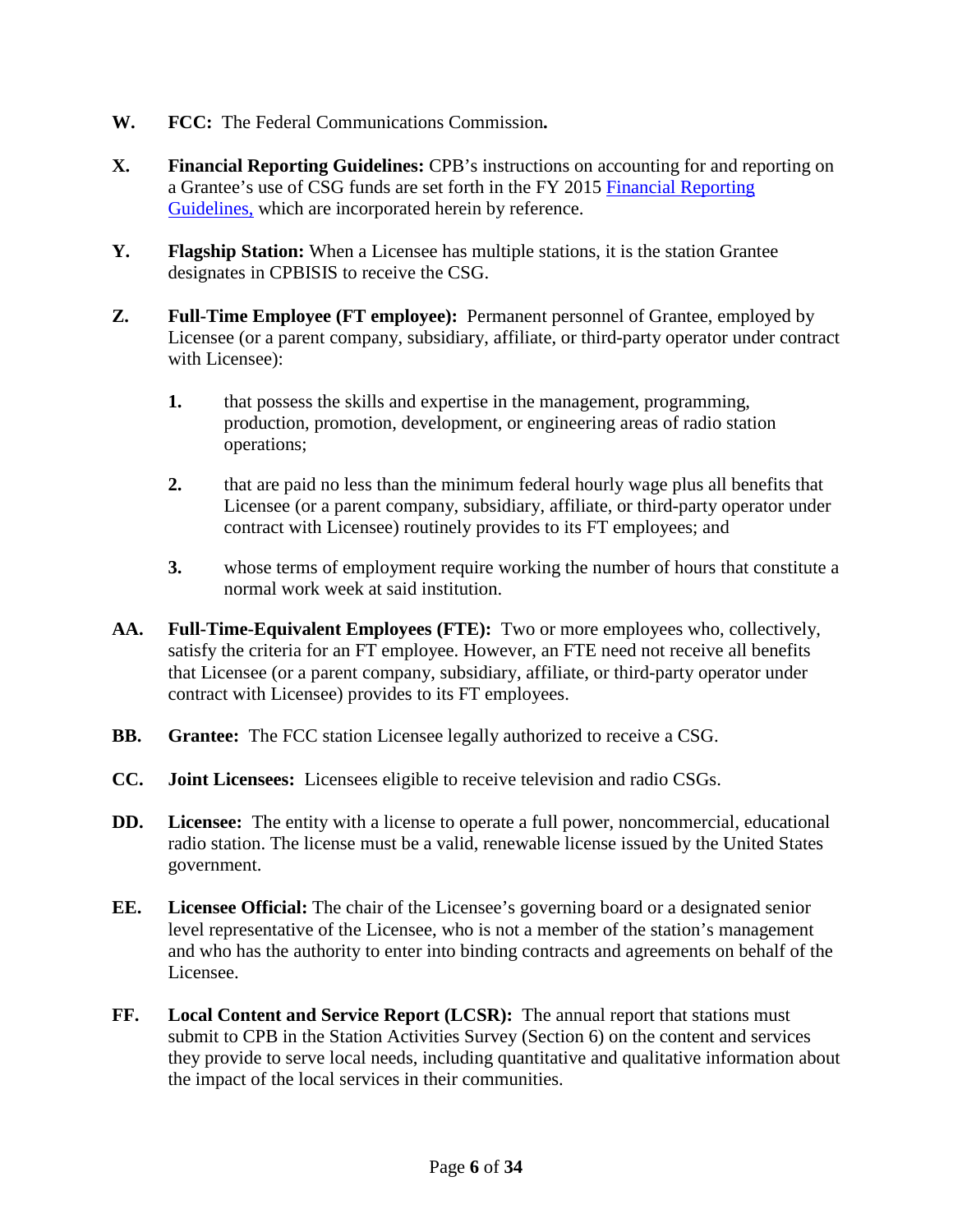- **GG. Minority Audience Service Station (MASS):** A radio station that provides significant service to a minority group or groups through diverse programming that serves the needs and interests of minorities. Stations are deemed MASS if they meet at least one of the criteria below.
	- **[1](#page-6-0).** A measured minority audience composition (cume) greater than 45 percent<sup>1</sup> averaged over the previous three consecutive measured quarters<sup>[2](#page-6-1)</sup>;
	- **2.** The station is licensed to a designated Historically Black College or University<sup>[3](#page-6-2)</sup>; or
	- **3.** The station is licensed to:
		- **a.** a Native American Tribe<sup>[4](#page-6-3)</sup>;
		- **b.** a consortium of Native American Tribes; or
		- **c.** an entity<sup>[5](#page-6-4)</sup> controlled by a Native American Tribe, its community of license is within recognized tribal lands, and a substantial portion of its coverage area includes tribal lands.
- **HH. News Station:** Stations airing news for 75 percent of their broadcast schedule from 6:00 a.m. to 7:00 p.m. Monday – Friday.
- **II. Non-Federal Financial Support (NFFS):** The cash and the fair market value of property and services Grantee received from sources other than the United States or any agency or instrumentality of the United States or any public broadcasting entity, as further defined in 47 U.S.C. § 397(9).

Additional details and definitions of what revenues qualify as NFFS are contained in the fiscal year 2015 [Financial Reporting Guidelines,](http://www.cpb.org/stations/frg/2014_cpb_frg.pdf) and in the [Application of Principles of](http://www.cpb.org/stations/principles/principlesofaccounting050818.pdf)  [Accounting and Financial Reporting to Public Telecommunications Entities,](http://www.cpb.org/stations/principles/principlesofaccounting050818.pdf) May 2005 Edition, including subsequent amendments thereto.

**JJ. Overlapping stations:** A Licensee that owns more than one public radio station with individual CAPs that overlap by 50 percent or more.

<span id="page-6-0"></span><sup>&</sup>lt;sup>1</sup> FY 2016 percentage is different from that for FY 2015 to reflect CPB's Board of Directors' resolution, April 22,

<span id="page-6-1"></span><sup>2013.&</sup>lt;br><sup>2</sup> In markets where audience measurements (i.e., Nielsen Radio) are not available or based on a total cumulative audience of 5,000 or less, CPB will use the minority composition of the CAP within the station's primary coverage area. Stations with a CAP minority composition greater than 50 percent may be recognized as MASS.

<span id="page-6-2"></span><sup>&</sup>lt;sup>3</sup> As defined by the Higher Education Act of 1965, 20 U.S.C. §1601, et seq., as amended.

<span id="page-6-3"></span><sup>4</sup> Native American Tribe means any Native American Indian or Alaska Native tribe, band, pueblo, village, or community within the continental United States that the Secretary of the Interior presently acknowledges to exist as an Indian tribe (25 C.F.R. §83.1).

<span id="page-6-4"></span> $5$  CPB considers an entity controlled by a Native American Tribe if: 1) a majority of the entity's governing body's voting members are enrolled Native American Tribe members and their lands are served by the station, or 2) the majority of the entity's governing body's voting members are appointed by a Native American Tribe.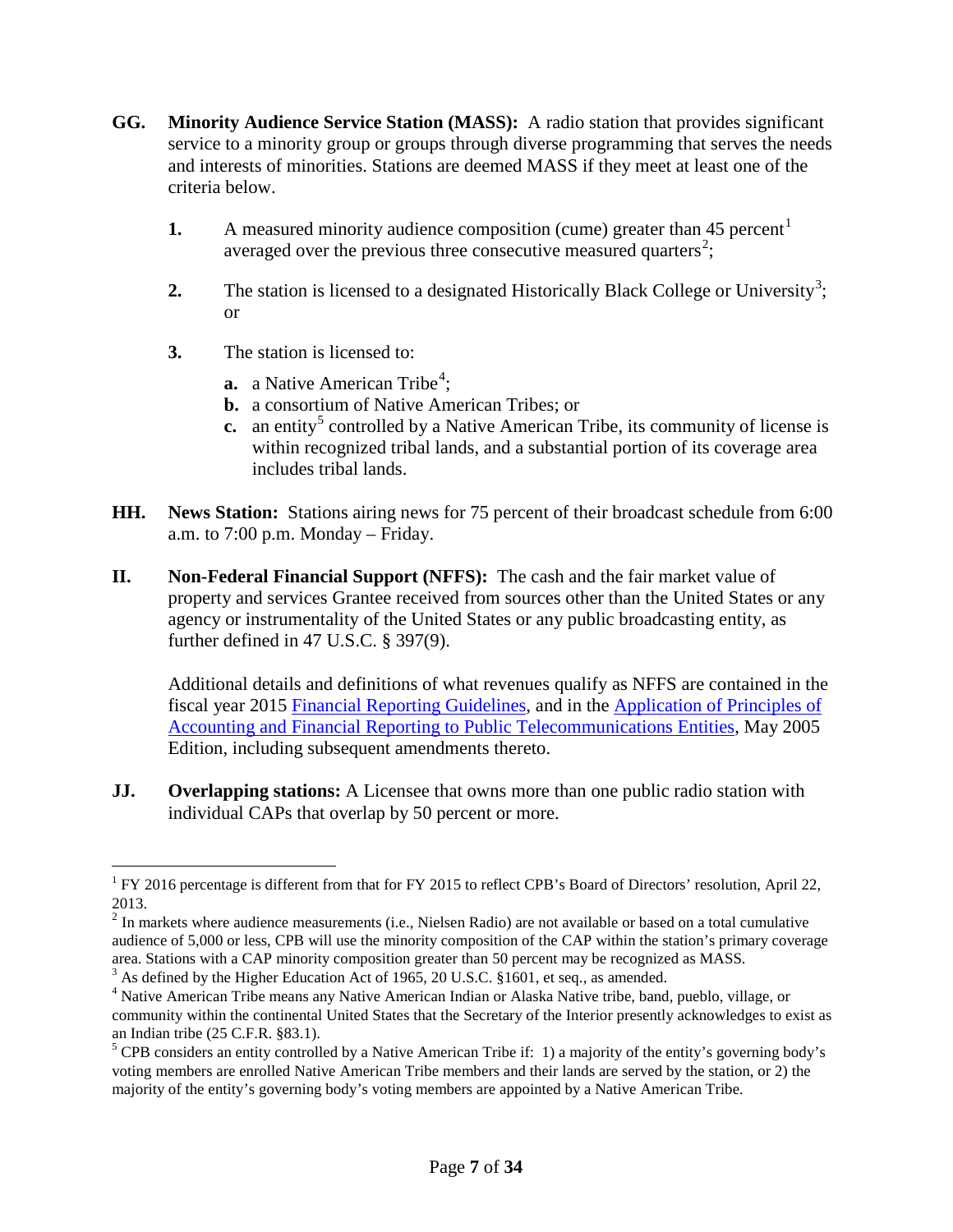- **KK. Rural Audience Service Station (RASS)**: A station with a CAP density equal to or less than 40 people per square kilometer.
- **LL. Sole Service:** Stations that operate the only primary broadcast service (radio or television, commercial or non-commercial) within a 50-mile radius from the station's transmitter are Sole Service stations. A Licensee operating multiple services (radio/radio, radio/television) serving the same community may qualify as a single Sole Service station.

Translators do not qualify as Sole Service stations because of their secondary status. The presence of a secondary service licensed to another entity shall not preclude an applicant from qualifying for a CSG as a Sole Service provider. Sole Service stations are deemed CSG Level A Grantees.

- **MM. Spending Period:** The CSG spending period covers the term from October 1, 2015, through September 30, 2017.
- **NN. Station Activities Survey (SAS**): The survey collects information from Grantees about their public broadcasting station's operations to enable CPB to advocate the interests of public broadcasting, assist stations and other public broadcasting organizations with planning and evaluation, study and anticipate industry-wide trends, and calculate CSG payments.
- **OO. Total Station Revenue (TSR):** For stations filing an AFR, the TSR is the total of the following lines in a station's AFR:
	- **1.** Schedule A: Line 21 Total Direct Revenue;
	- **2.** Schedule B, Tab 3: Line 5 Indirect Administrative Support;
	- **3.** Schedule C: Line 6 Total In-Kind Revenue; and
	- **4.** Schedule D: Line 8 Total In-Kind Revenue.

For stations filing an FSR, the TSR is the sum reported on Line 17 of Part 1of the station's FSR.

#### <span id="page-7-0"></span>**Section 2. Eligibility Criteria**

- **A. Eligible Grantee:** An eligible Grantee is a Licensee that:
	- **1.** operates one or more radio stations, at least one of which meets the eligibility criteria herein and is designated as the Licensee's Flagship Station in CPBISIS;
	- **2.** received a CSG in FY 2015 or submits an application to CPB for CSG funding during an open application period; and
	- **3.** is determined by CPB to be a qualified CSG recipient.
- **B. Ineligible Stations:** The following radio stations are not eligible to receive a CSG: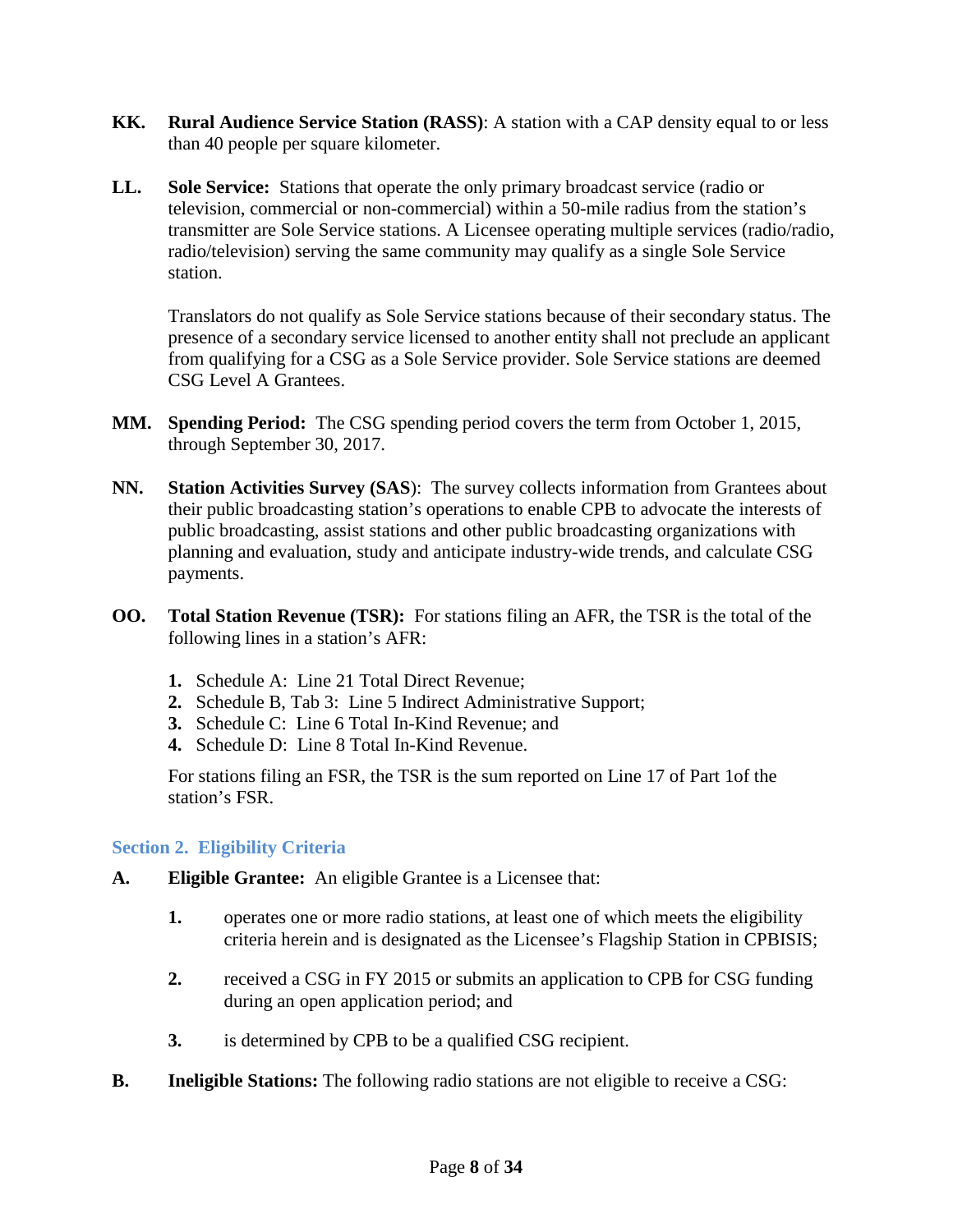- **1.** closed-circuit or carrier current stations;
- **2.** stations that are managed and operated by and for students;
- **3.** stations that primarily provide training programming to Licensee employees, clients, and/or representatives; and
- **4.** stations licensed to political organizations.
- **C. Additional Eligibility Criteria:** Grantees in the categories below are subject to the following additional eligibility criteria:
	- **1. Joint Licensees:** Joint Licensees must individually meet the requirements set forth herein and the applicable General Provisions governing their television CSG. Resources (including but not limited to NFFS, FT employees and FTEs) designated to meet the requirements of one CSG may not be used to meet the requirements for any other CSG.
	- **2. Licensees Receiving Multiple Radio CSGs**: Licensees receiving multiple radio CSGs must ensure that each Grantee individually meets the requirements set forth in the General Provisions. Resources (including but not limited to NFFS, FT employees, and FTEs) designated to meet the requirements of one CSG may not be used to meet the requirements for any other CSG.
	- **3. Overlapping Stations:** Overlapping stations are deemed a single Grantee and do not qualify for separate CSGs.
- **D. Maintaining Eligibility:** A Licensee is responsible for ensuring its Grantee is in compliance with the General Provisions at all times during the Spending Period and must promptly notify CPB if Grantee fails to maintain the same, by email to Andrew Charnik, Director, Radio CSG Policy & Administration at [acharnik@cpb.org](mailto:acharnik@cpb.org) (or the other individuals CPB may designate).

CPB reserves the right to reduce or eliminate a Grantee's CSG if CPB determines said Grantee is not in compliance with the General Provisions.

**E. CPB Waiver**: CPB may, in its sole discretion and in exceptional circumstances, waive a non-statutory eligibility criterion listed in Section 2, Eligibility Criteria, for example, when a station demonstrates that it provides the sole public broadcast service in its community or that its public broadcast services are primarily for underserved or unserved audiences.

## <span id="page-8-0"></span>**Section 3. Communications Act Requirements**

Grantees must certify annually to CPB through the Certification of Eligibility that they are in compliance with the relevant provisions of the Communications Act, representing and warranting to CPB that they shall remain at all times in compliance with the same during the Spending Period.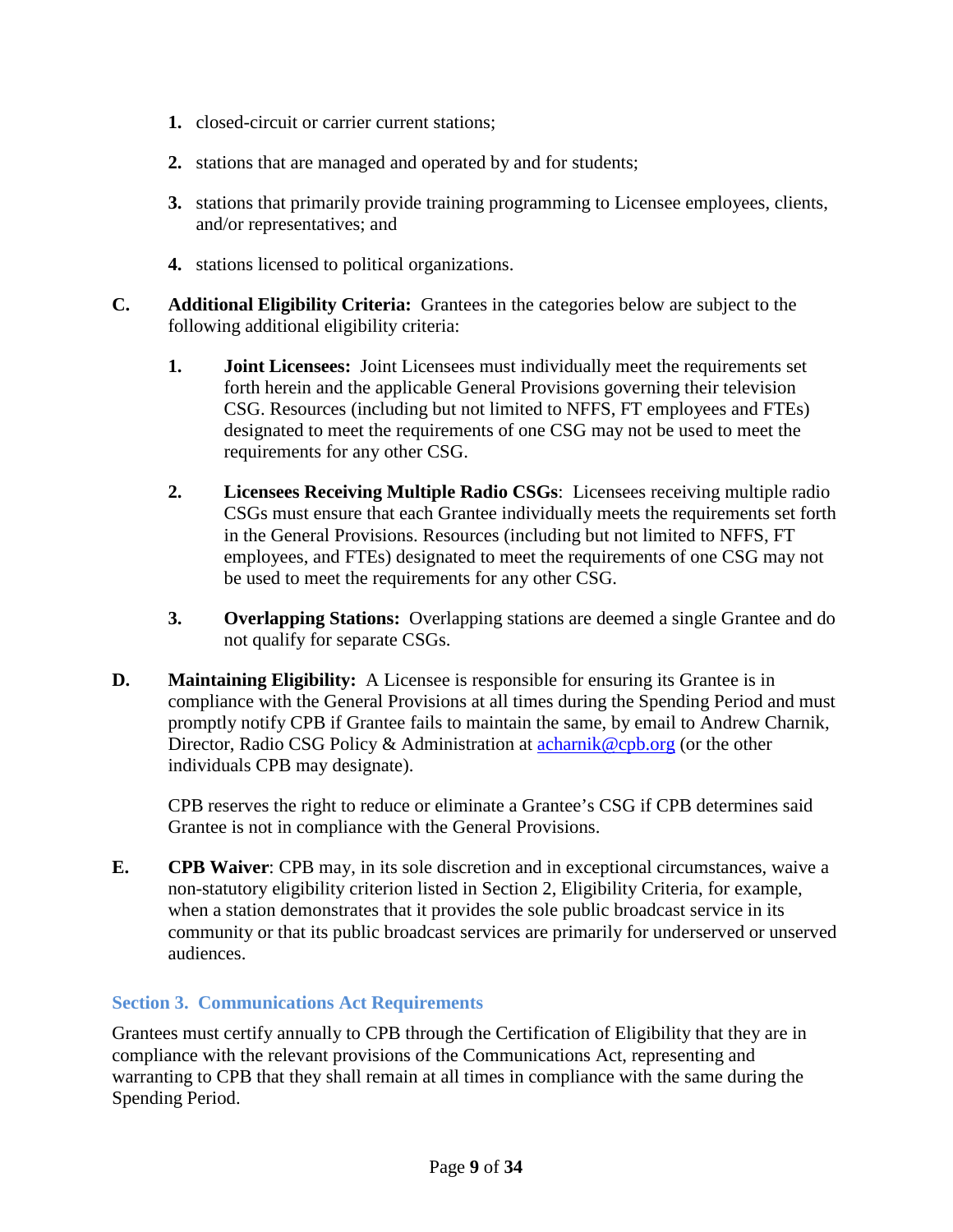Grantees may not receive a CSG unless they comply with the Communications Act requirements, certain of which are summarized below. This list does not supersede other provisions of the Act or other laws and regulations applicable to Grantees.

- **A. Open Meetings:** Grantee's board meetings, board committee meetings, and CAB meetings must be open to the public  $(47 \text{ U.S.C.} \text{ } \text{\$ } 396 \text{(k)}(4))$ ;
- **B. Closed Meetings:** When closing a board meeting, board committee meeting, or CAB meeting, Grantee must document the reasons for closing the meeting and make them available to the public within a reasonable period of time  $(47 \text{ U.S.C.} \text{ } \text{\$ } 396(\text{k})(4))$ ;
- **C. Open Financial Records:** Grantee's annual financial and audit reports they are required to submit to CPB (47 U.S.C.  $\S$  396(1)(3)(b)) that must be available for public inspection  $(47 \text{ U.S.C. } § 396(k)(5));$
- **D. Employment Statistical Report:** Each Grantee must:
	- **1.** file annually with CPB its Employment Statistical Report through CPBISIS<sup>[6](#page-9-0)</sup>;
	- **2.** make its Employment Statistical Report available for review by the public at its central office and each location where there are six or more FTEs (47 U.S.C. §  $396(k)(11)$ .
- **E. CAB:** Grantee, if required, must maintain a CAB (47 U.S.C. § 396(k)(8)); and
- **F. Donor Information:** As required by 47 U.S.C. § 396(k)(12):
	- **1.** Stations are barred from renting contributor names, donor names, or other personally identifiable information (collectively Personal Information) to or from, or exchanging Personal Information with, any federal, state, or local candidate, political party, or political committee.
	- **2.** Stations are barred, unless required by law, from disclosing a contributor or donor's Personal Information to any Nonaffiliated Third Party<sup>[7](#page-9-1)</sup>, unless the station:
		- **a.** clearly and conspicuously notifies the contributor or donor in writing that the station may disclose its Personal Information to Nonaffiliated Third Parties;
		- **b.** advises the contributor or donor, in writing and before any disclosure, that they have the right not to have their Personal Information disclosed; and
		- **c.** informs the contributor or donor of how they may prevent disclosure of their Personal Information.

<span id="page-9-0"></span> <sup>6</sup> <sup>6</sup>The Communications Act requirements are different from the FCC Equal Employment Opportunity requirements. See Section 22, Equal Employment Opportunity.

<span id="page-9-1"></span><sup>7</sup> Nonaffiliated Third Party is defined in Certification Requirements, May 2015, Section V.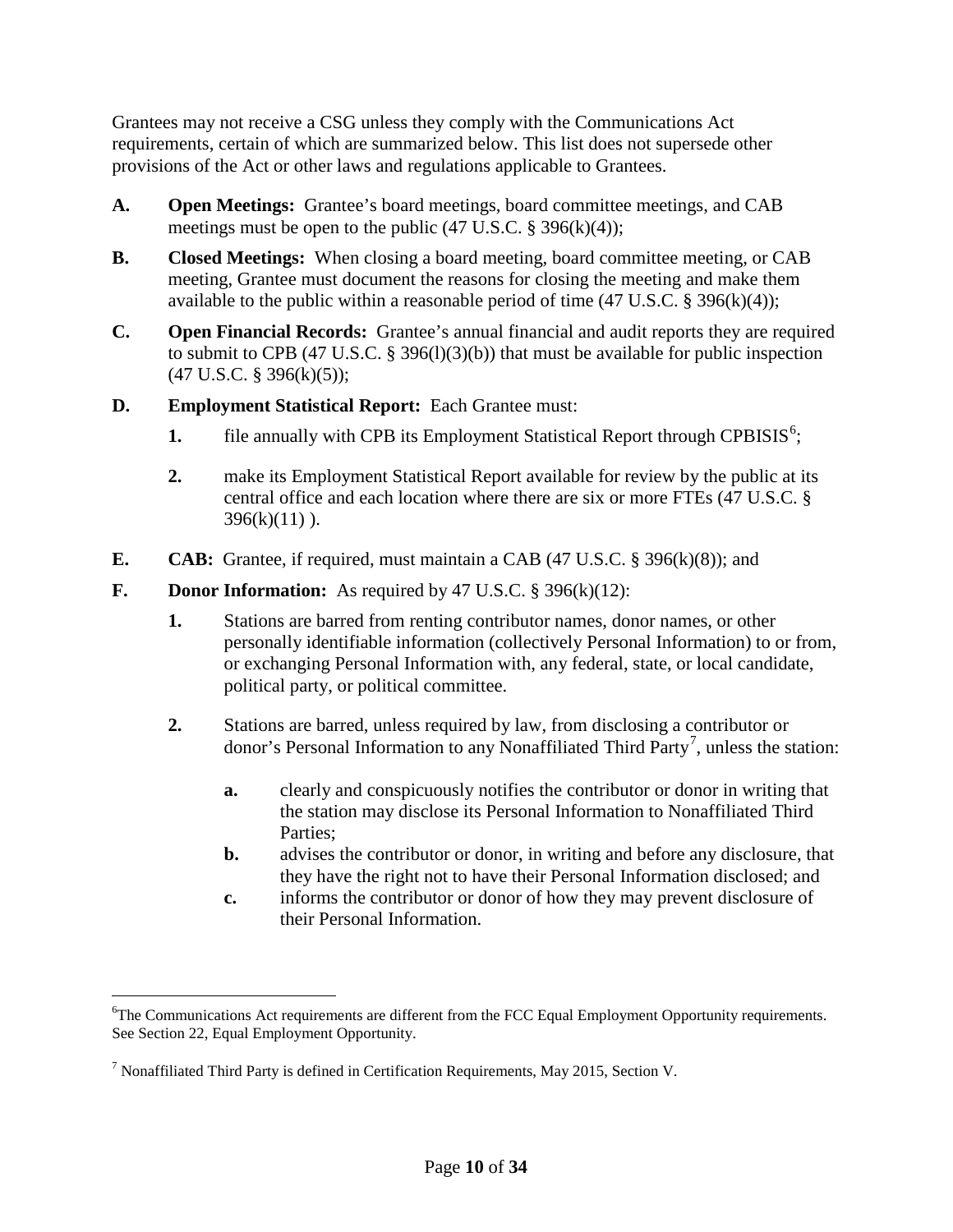For contributors and donors who provide ongoing station support and have consented to have their Personal Information disclosed, the station should periodically advise them in writing that they have the right to withdraw their consent, unless such information is conspicuously posted on the station's website.

#### <span id="page-10-0"></span>**Section 4. Recordkeeping Requirements**

Grantees must comply with the recordkeeping requirements set forth below.

**A. Recordkeeping, Certification, and Audit Requirements: The Communications Act** mandates recordkeeping and auditing and provides CPB and its representatives access to all records concerning a CSG. Grantees must maintain such records as CPB may in its discretion require to facilitate an effective audit.  $(47 \text{ U.S.C.} \text{ } \text{\$ } 396(1)(3)(B), (C), \& (D)).$ 

Additional information related to recordkeeping is found in the [Application of Principles](http://www.cpb.org/stations/principles/principlesofaccounting050818.pdf)  [of Accounting and Financial Reporting to Public Telecommunications Entities,](http://www.cpb.org/stations/principles/principlesofaccounting050818.pdf) May 2005 Edition, including subsequent amendments thereto.

**B. Operational Records and Documentation:** Grantee's CSG operational records and documentation sufficient to substantiate its CSG certification and eligibility.

Grantees must retain all CSG records for no less than three years after the end of the Spending Period. However, CSG records must be retained for no less than 10 years, after commencement of any of the events below.

- **1.** When litigation or an audit begins before the expiration of the three-year period;
- **2.** When real property or equipment are acquired with federal funds;
- **3.** When CSG funded activities involve program income transactions;
- **4.** When indirect cost proposals and cost allocation plans are involved; and
- **5.** When the federal awarding agency requests otherwise in writing.<sup>[8](#page-10-1)</sup>
- **C. Certification of Eligibility:** Grantees must certify annually their compliance with the General Provisions by submitting a Certification of Eligibility to CPB. Compliance is subject to audit by CPB's Inspector General and others, and improper certification may result in penalties under the Federal False Claims Act.
- **D. Discrete Accounting Requirement:** During the Spending Period, Grantees must be in

<span id="page-10-1"></span><sup>&</sup>lt;sup>8</sup> CPB revised its records retention requirements effective FY 2015 pursuant to correspondence from Ted Krichels, Senior Vice President, System Development and Media Strategy, dated July 10, 2014; and a memo from Mary Mitchelson, CPB Inspector General, dated June 10, 2014.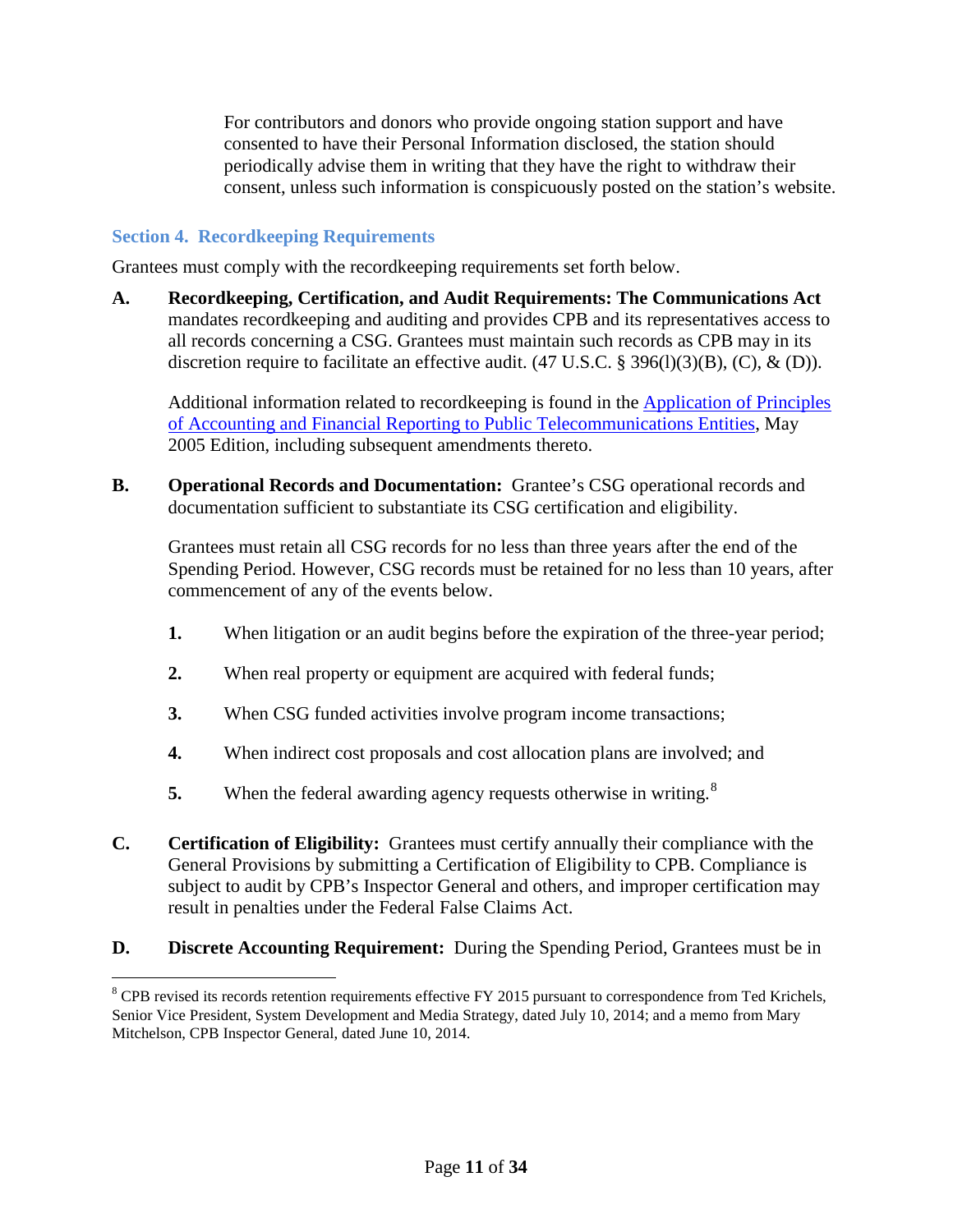compliance with the Discrete Accounting Requirement, not later than the end of each of Grantee's fiscal year.

**E. Expenditures and Discrepancies:** Grantee's CSG expenditures must comply with the General Provisions. Failure to comply may result in CPB requiring Grantee to repay to CPB a portion or all of the CSG funds it received.

In the event of an improper expenditure or any discrepancies or inaccuracies in CSG expenditures, whether reported by Grantee, discovered during the course of an audit, or otherwise, CPB may, in its discretion, reduce Grantee's CSG. In the event of a CSG reduction, CPB may decide whether to recover overpayment immediately or by reducing the current or future CSG awards. If CPB requires Grantee to return all or part of the overpayment, CPB will notify Grantee in writing of the action it intends to take.

- **F. Penalty for Late Filing:** If Grantee files any of the following beyond the required deadline, its next CSG will be subject to a penalty. The penalty is up to  $1/365<sup>th</sup>$  of the next CSG for each day any of the following reports are late:
	- **1.** Certified Annual Financial Report;
	- **2.** Annual Financial Summary Report;
	- **3.** Audited Financial Statements (if applicable); and
	- **4.** Annual Station Activities Survey.

#### <span id="page-11-0"></span>**Section 5. Operational Requirements**

Grantees must comply with the operational requirements below.

- **A. FCC Operating Requirements:** Grantees must comply with FCC requirements for the operation of a non-commercial educational radio station throughout the Spending Period. Failure to comply with FCC requirements and the terms of the station's broadcast license may, at CPB's discretion, result in the loss or return of CSG funding.
- **B. Operating Power:** Grantees must operate a broadcast station that has an ERP of 100 watts or greater in the case of an FM radio station or an operating power of 250 watts or greater in the case of an AM radio station. However, AM stations operating at less than 250 watts at certain times because of license restrictions, will remain CSG qualified if:
	- **1.** the station meets all other requirements in the General Provisions; and
	- **2.** CPB determines, in its sole discretion, that issuance of a CSG would further CPB's statutory goals of universal service and provide service to unserved or underserved audiences.
- **C. Broadcast Schedule:** Grantee's primary signal must have a broadcasting schedule of at least 18 consecutive hours per day, seven days per week, for 52 weeks per year. However, shared time radio stations meet this criterion if they operate at the maximum level authorized by the FCC.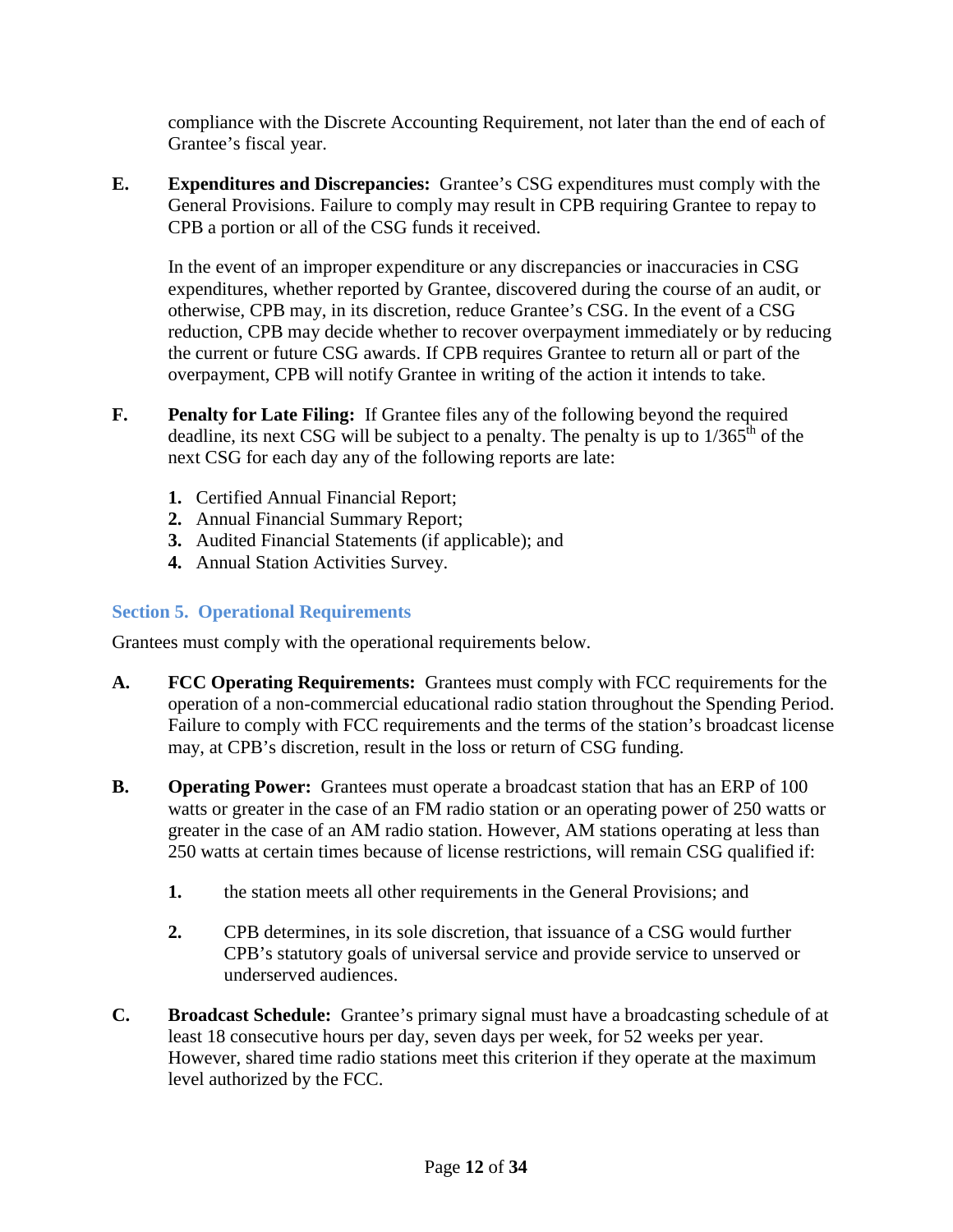The substantial majority of Grantee's daily total programming hours broadcast on its primary channel and all multicast channels must be devoted to CPB-Qualified Programming.

- **D. Locally Originated Program Service:** Grantee must originate a local program service designed to serve its community's needs and interests.
- **E. Facilities:** Grantees must have sufficient, professionally equipped on-air and production facilities to allow for the broadcast of highly technical quality programming, including the capability for simultaneous local production and origination. In addition, Grantees must provide sufficient office space suitable for station operations.

#### <span id="page-12-0"></span>**Section 6. Staffing Requirements**

**A. Staffing Requirements:** Grantees must employ at least the number of staff for their respective levels as set forth in following table.

| $\bf{CSG}$        | <b>Staffing Requirements</b>                                                                                                                  |
|-------------------|-----------------------------------------------------------------------------------------------------------------------------------------------|
| Level A           | None                                                                                                                                          |
| Level B           | One FT employee                                                                                                                               |
| Levels C<br>and D | Four FT employees, which may be met with a combination of<br>FT employees and FTEs, provided no fewer than two<br>employees are FT employees. |
|                   | All FT employees and FTE's must work on an annual<br>$(12$ -month) basis.                                                                     |
|                   | At least two FT employees must be employed in a managerial<br>and/or programming position.                                                    |

- **B. Calculating FTE and FT employees:** Positions funded by the CSG shall not be counted toward satisfying the required FT employee or FTE professional minimum staffing requirements.
- **C. On-the-Job Training:** Custodial and clerical staff, students whose student status is a condition of employment, interns, and persons enrolled in programs of formal on-the-job training shall not be counted toward satisfying the minimum staffing requirements, nor shall personnel teaching or fulfilling other academic duties in excess of the equivalent of one three-hour credit course per quarter or semester.
- **D. MASS Grantees:** Grantees may count FTE staff toward the FT employee staffing requirement.

#### <span id="page-12-1"></span>**Section 7. Minimum NFFS**

Grantees that do not meet the required minimum NFFS for their CSG Level (shown in the table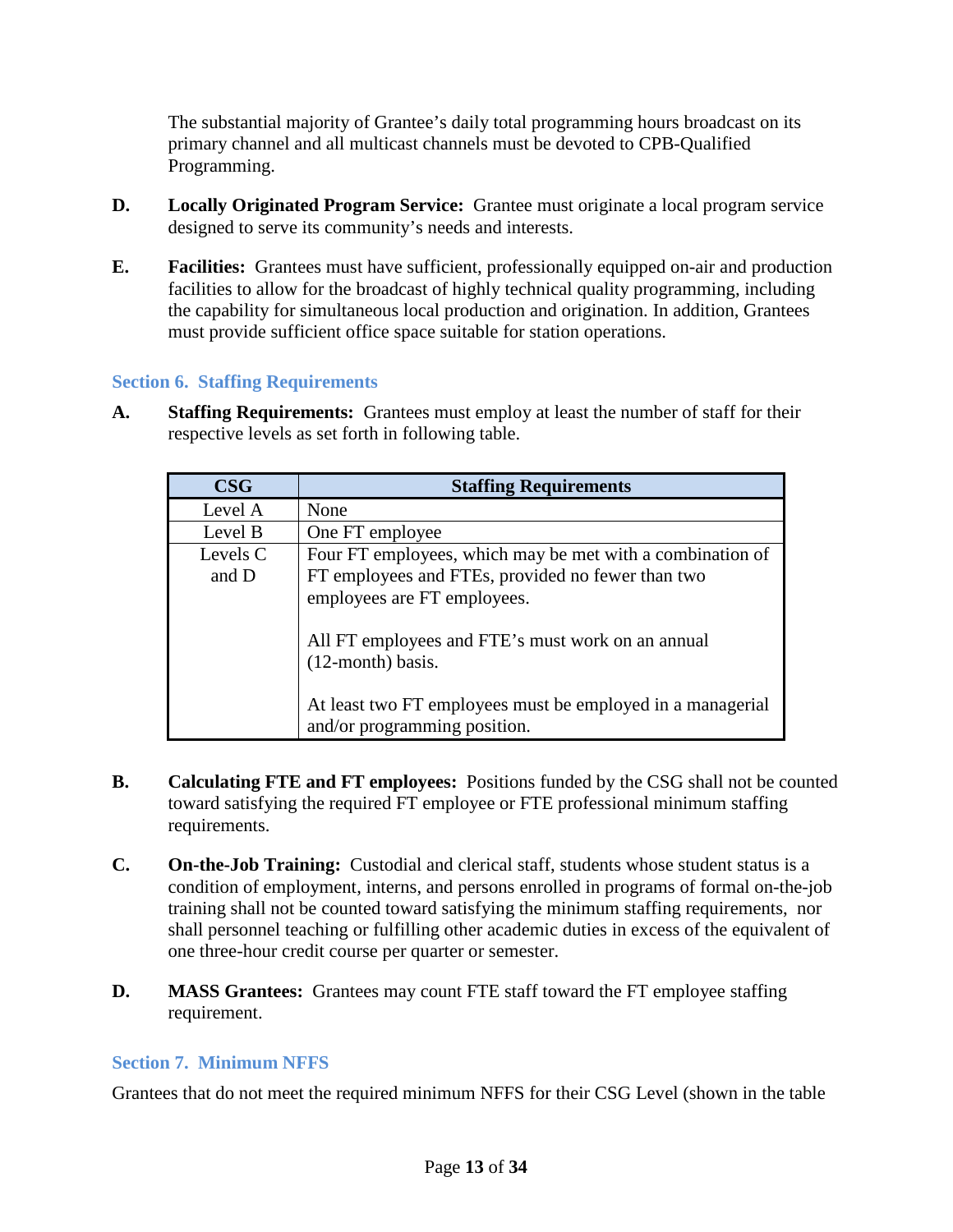below) for two consecutive years automatically lose their future CSG eligibility, as set forth below.

**A. Minimum NFFS Requirements**: Grantee must meet the minimum NFFS requirement below for its CSG Level, using Grantee's 2014 fiscal year AFR or FSR (whichever is applicable).

| <b>CSG Level</b>            | <b>Minimum NFFS</b> | <b>Minimum Direct Revenue</b> |
|-----------------------------|---------------------|-------------------------------|
| Level A (Sole Service)      | None                | None                          |
| Level B or C (MASS & RASS)* | \$100,000           | \$10,000                      |
| Level B                     | \$175,000           | \$17,500                      |
| Level C                     | \$250,000           | \$25,000                      |
| Level D                     | \$300,000           | \$30,000                      |

\* Stations that are designated as both RASS and MASS and MASS stations with minority cume composition of 75% or greater must have a minimum NFFS of \$100,000.

- **B. 1**<sup>st</sup> **Notice:** If Grantee fails to satisfy its minimum NFFS requirement based on Grantee's 2014 fiscal year AFR or FSR (whichever is applicable), CPB will provide Grantee with written notice of the same  $(1<sup>st</sup>$  notice). After receiving the  $1<sup>st</sup>$  notice, Grantee will continue to be eligible to participate in the FY 2016 CSG program.
- **C.**  $2^{nd}$  **Notice:** If, after receiving a first notice, Grantee applies for an FY 2017 CSG<sup>[9](#page-13-0)</sup> and is unable to meet its minimum NFFS requirements based on Grantee's 2015 fiscal year AFR or FSR (whichever is applicable), CPB will notify Grantee in writing of its continued failure to comply  $(2<sup>nd</sup> notice)$ . After receiving the  $2<sup>nd</sup>$  notice, Grantee will continue to be eligible to participate in the FY 2017 CSG program.
- **D. Ineligibility:** If, after receiving a first and  $2<sup>nd</sup>$  notice, Grantee applies for an FY 2018  $\text{CSG}^{\text{10}}$  $\text{CSG}^{\text{10}}$  $\text{CSG}^{\text{10}}$ , and is unable to meet its minimum NFFS based on Grantee's 2016 fiscal year AFR or FSR (whichever is applicable), Grantee will automatically become ineligible to receive a CSG in FY 2018 and will be removed from the CSG program. CPB will notify Grantee in writing of its ineligibility.

However, if said Grantee meets its minimum NFFS based on Grantee's 2016 fiscal year AFR or FSR (whichever is applicable), Grantee will continue to be eligible to participate in the FY 2018 CSG program.

**E. Recurring Non-Compliance:** If a Grantee, after receiving a  $1<sup>st</sup>$  and  $2<sup>nd</sup>$  notice in consecutive years, is compliant when filing the required AFR or FSR (whichever is applicable), for the FY 2018 CSG, but unable in any of the subsequent four CPB fiscal years (FY 2019 through FY 2022), to meet its required minimum NFFS for that period, Grantee may be given either one or two additional years to become compliant.

<span id="page-13-0"></span> <sup>9</sup> FY 2017 minimum NFFS levels will be different than FY 2016 levels per CPB's Board of Directors, April 22, 2013.

<span id="page-13-1"></span><sup>&</sup>lt;sup>10</sup> FY 2018 minimum NFFS levels will be different than FY 2017 levels per CPB's Board of Directors, April 22, 2013.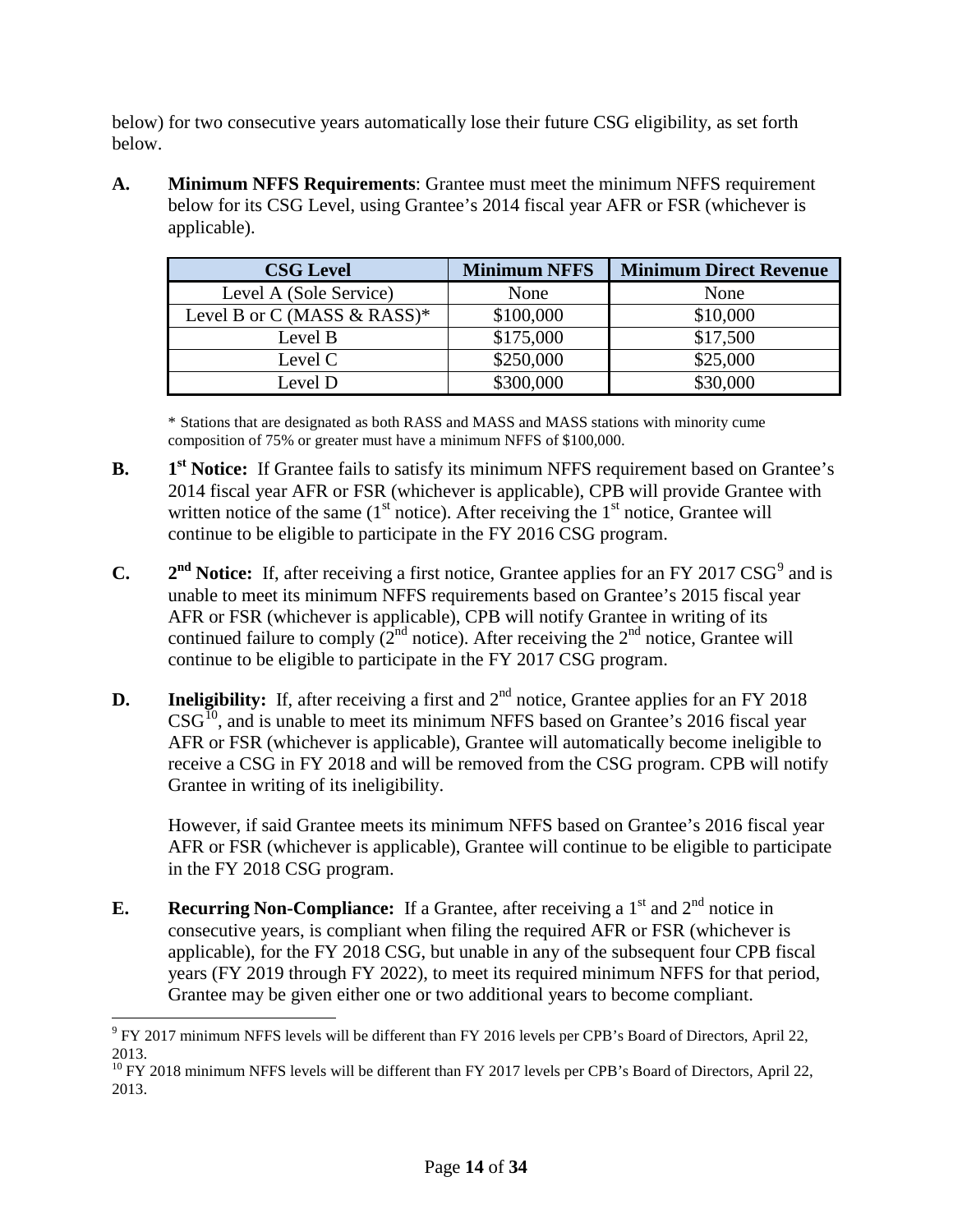After considering Grantee's situation, CPB will in its sole discretion determine whether Grantee will receive one or two additional fiscal years to become compliant. If Grantee is not compliant at the end of the selected time period, Grantee will automatically become ineligible to receive a CSG. CPB will notify Grantee in writing of its ineligibility.

| <b>Notice and Compliance</b>              | <b>Eligible to</b><br><b>Participate in CSG</b><br>Program | Ineligible to<br><b>Participate in CSG</b><br>Program |
|-------------------------------------------|------------------------------------------------------------|-------------------------------------------------------|
| Received $1st$ Notice – comply or fail    |                                                            |                                                       |
| to comply                                 |                                                            |                                                       |
| Received $2^{nd}$ Notice – comply or fail |                                                            |                                                       |
| to comply                                 |                                                            |                                                       |
| Received consecutive $1st$ and $2nd$      |                                                            |                                                       |
| Notices – fail to comply thereafter       |                                                            |                                                       |
| Received consecutive $1st$ and $2nd$      |                                                            |                                                       |
| Notices – meets FY 2018 and fails to      |                                                            |                                                       |
| comply anytime during FY 2019 -           |                                                            |                                                       |
| FY 2022                                   |                                                            |                                                       |

**F. Summary Table:** The table below summarizes the CSG notice and compliance requirements.

#### <span id="page-14-0"></span>**Section 8. Audience Service Criteria**

- **A. MASS Grantees:** In order to receive a CSG, MASS Grantees must meet at a minimum 50 percent of at least one of the applicable index goals in the tables below.
- **B. CSG Level A:** CSG Level A Grantees are not subject to the indices in either table.
- **C. CSG Levels B, C, and D:** CSG Levels B, C, and D must meet either:
	- **1.** the News or Non-News Listening Index Goals set forth in the table below and associated with Grantee's CAP; or
	- **2.** the News or Non-News Community Financial Support Index Goals set forth in the table below, and associated with Grantee's CAP.

CSG Levels B, C, and D Grantees failing to satisfy the applicable ASC when applying for a CSG are subject to the restrictions and potential loss of CSG eligibility as detailed below.

| <b>Listening and Community Financial Support Index Requirements</b> |  |             |  |  |  |  |
|---------------------------------------------------------------------|--|-------------|--|--|--|--|
| FY 2016 Listening Index<br>FY 2016 CFS Index<br><b>OR</b>           |  |             |  |  |  |  |
| Average AQH *10,000                                                 |  | $CFS * 100$ |  |  |  |  |
| CAP                                                                 |  | CAP         |  |  |  |  |
| MASS Grantees need only meet one half of the applicable index.      |  |             |  |  |  |  |
| CSG Level A Grantees are not subject to the Index Requirements.     |  |             |  |  |  |  |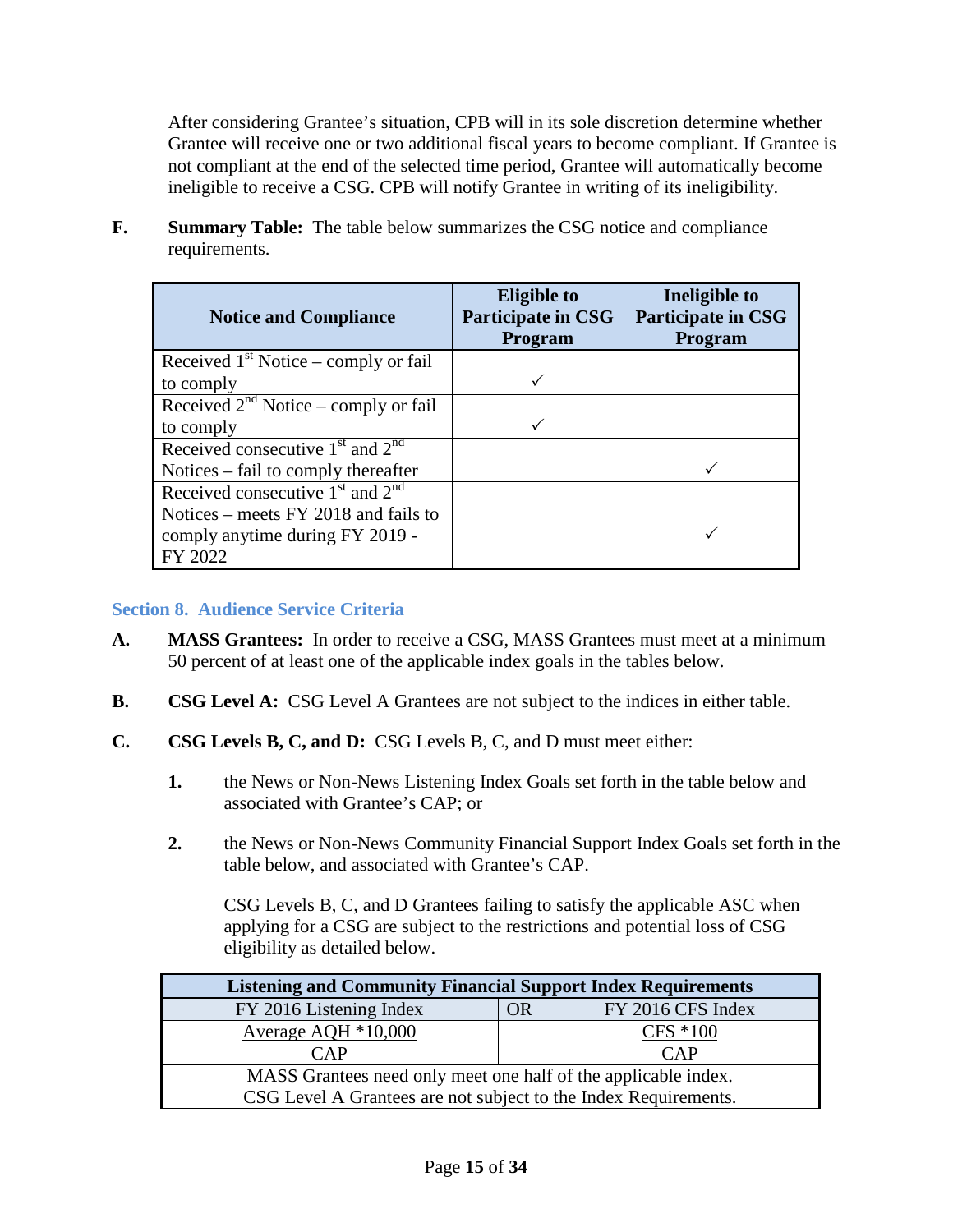Alternatively, CPB may agree to accept AQH measurements from any two Nielsen Radio survey periods within the 24 months preceding FY 2016, provided those survey periods are at least six months apart.

| Coverage Area Population | <b>Community Financial</b><br>Listening Index Goal<br><b>Support Goal</b> |          |             |          |
|--------------------------|---------------------------------------------------------------------------|----------|-------------|----------|
|                          | <b>News</b>                                                               | Non-News | <b>News</b> | Non-News |
| $>$ 5 million            |                                                                           |          | 50          |          |
| $1 - 5$ million          |                                                                           |          | 56          | 27       |
| $500,000 - 1$ million    |                                                                           |          |             | 42       |
| < 500,000                |                                                                           |          |             | 108      |

**D. 1st ASC Notice:** A Grantee that fails to satisfy the applicable ASC when applying for a CSG and:

- **1.** has met the applicable ASC when making application for a CSG during the four years prior to FY 2016 will be required to use the ASC Funds to cover all or a portion of the cost of Compliance Projects; and
- **2.** will remain eligible for a CSG after receiving the 1<sup>st</sup> ASC notice, provided Grantee meets all other requirements in the General Provisions.

CPB will notify Grantee of said failure, which is deemed Grantee's 1st ASC Notice (1st ASC notice).

- **E. Recurring Notices & Exception:** If Grantee fails to satisfy the ASC when applying for the CSG and:
	- **1.** has failed to meet the applicable ASC when making application for a CSG during one or more of the four years prior to FY 2016, Grantee must use the ASC Funds to cover all or a portion of the cost of Compliance Projects; and
	- **2.** Grantee will remain eligible for an FY 2016 CSG after receiving the  $2^{nd}$  ASC notice, provided Grantee meets all other requirements in the General Provisions. CPB reserves the right, after reviewing the circumstances surrounding Grantee's operations, to determine, in its sole discretion, whether Grantee shall be considered as a recipient of a  $1<sup>st</sup>$  or  $2<sup>nd</sup>$  ASC notice ( $2<sup>nd</sup>$  ASC notice). CPB will notify Grantee in writing of its decision.
- **F. Loss of Eligibility:** Grantees that have received a  $2^{nd}$  ASC notice when applying for a CSG and failed to satisfy the applicable ASC requirement when applying for an FY 2016 CSG will no longer be eligible to participate in the CSG program.
- **G. Recovery of Eligibility:** Grantees that have lost at any time their eligibility to receive a CSG because of failure to meet the applicable ASC requirements may be permitted to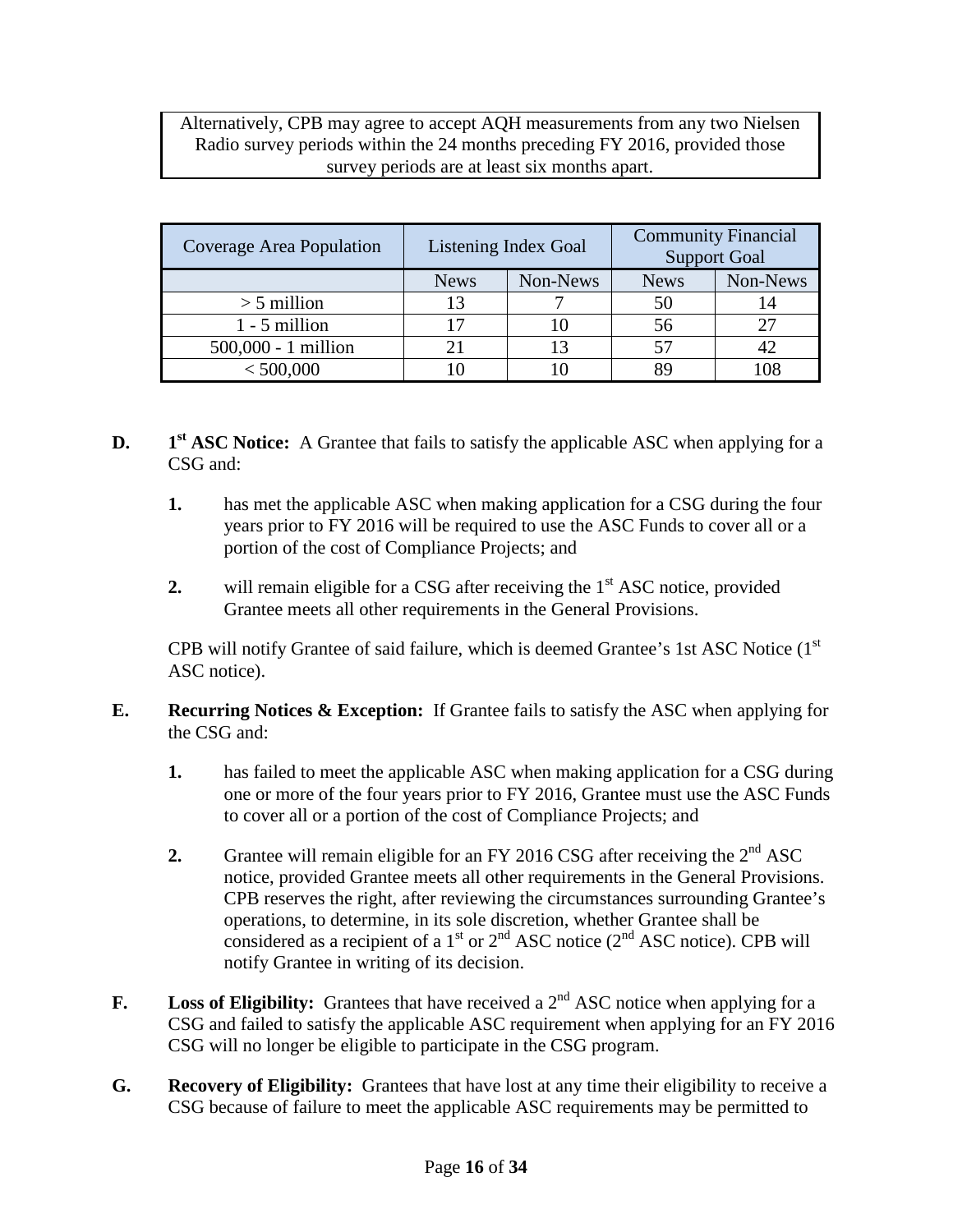participate in FY 2016 and future years' CSG programs if CPB, in its sole discretion, approves the same, and Grantee:

- **1.** makes successful application to receive a CSG;
- **2.** meets the applicable ASC requirements;
- **3.** is found by CPB to be in compliance with the General Provisions; and
- **4.** is not barred from participating in the current or future CSG program pursuant to a CPB management determination letter issued in response to an audit conducted by CPB's Inspector General or otherwise.
- **H. Summary Table:** The table below summarizes the ASC notice and compliance requirements.

| <b>ASC Notice</b><br>and<br><b>Compliance</b> | <b>Notice</b>   | <b>Subject</b><br>T <sub>0</sub><br><b>Compliance</b><br><b>Spending</b> | <b>Eligible to</b><br>Participate in<br>$\bf{CSG}$<br><b>Programs</b> | Ineligible to<br>Participate<br>in CSG<br><b>Programs</b> |
|-----------------------------------------------|-----------------|--------------------------------------------------------------------------|-----------------------------------------------------------------------|-----------------------------------------------------------|
| Received $1st$ notice – no                    |                 |                                                                          |                                                                       |                                                           |
| failure in prior four years                   | 1 <sup>st</sup> |                                                                          |                                                                       |                                                           |
| Received $1st$ notice –                       | $2nd$ (unless   |                                                                          |                                                                       |                                                           |
| failed in prior four years                    | CPB deems       |                                                                          |                                                                       |                                                           |
|                                               | otherwise)      |                                                                          |                                                                       |                                                           |
| Received consecutive $1st$                    |                 |                                                                          |                                                                       |                                                           |
| and $2nd$ notices in FY                       |                 |                                                                          |                                                                       |                                                           |
| 2014 and FY 2015 and                          |                 |                                                                          |                                                                       |                                                           |
| failed to meet FY 2016                        |                 |                                                                          |                                                                       |                                                           |
| ASC requirements                              |                 |                                                                          |                                                                       |                                                           |

- **I. Compliance Project Expenditures:** Expenditures that qualify for Compliance Projects include but are not limited to the following:
	- **1.** internal or external analyses of station operations;
	- **2.** acquisition of audience research;
	- **3.** investments in new local or national programming;
	- **4.** investments in new staff, provided the staff are not used to meet the minimum staffing requirements necessary for CSG eligibility; and
	- **5.** investments in increasing or improving development efforts.
- **J. Reporting Compliance Project Spending:** Grantee will be required to report to CPB in writing on the nature, scope, and implementation of the Compliance Projects undertaken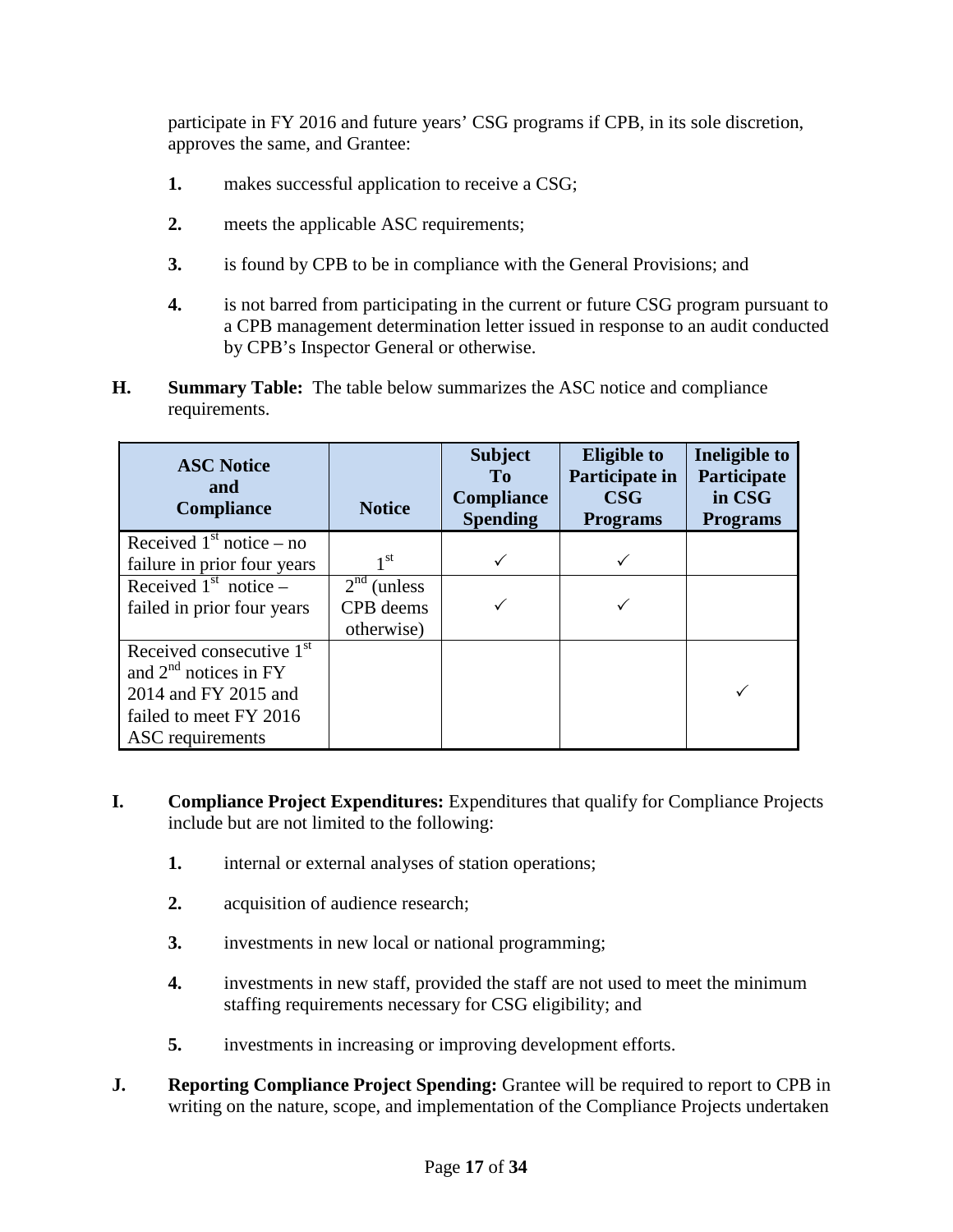within the timeframe established by CPB.

#### <span id="page-17-0"></span>**Section 9. Diversity Statement**

The Communications Act requires CPB to support diverse non-commercial educational content for unserved and underserved audiences. CPB's goal, therefore, is to support stations in providing a wide variety of educational, informational, and cultural content that addresses the following elements of diversity: gender, age, race, ethnicity, culture, religion, national origin, and economic status. It is appropriate that Grantees engage in practices designed to reflect such diversity of the populations they serve. In support of these objectives, Grantees must comply with the following: $^{11}$  $^{11}$  $^{11}$ 

- **A. Annual Review:** Annually review and make any necessary revisions to station's established diversity goal for its workforce, management, and boards, including community advisory boards and governing boards having governance responsibilities specific to or limited to broadcast stations.
- **B. Diversity Statement:** Undertake the following to achieve Grantee's diversity goal:
	- **1.** Annually review with the station's governing board or Licensee Official:
		- **a.** the diversity goal and any revisions thereto; and
		- **b.** practices designed to fulfill the station's commitment to diversity and to meet the applicable FCC guidelines (47 C.F.R. § 73.2080).
	- **2.** Maintain on its website a diversity statement (approximately 500 words) that reflects on the following points, reviewing and updating the same annually with station management:
		- **a.** the elements of diversity that Grantee finds important to its public media work;
		- **b.** the extent to which Grantee's staff and governance reflect such diversity;
		- **c.** the progress Grantee has made to increase its diversity in the last two to three years; and
		- **d.** Grantee's diversity plans for the coming year.
- **C. Annual Initiative:** Undertake one of the following initiatives on an annual basis:
	- **1.** Include individuals representing the diverse groups served by Grantee for internships or work-study programs, which must be designed to provide meaningful professional-level experience and further public broadcasting's

<span id="page-17-1"></span> $11$  CPB Board of Directors' resolution dated September 22, 2010, for television stations and April 22, 2013, for radio stations.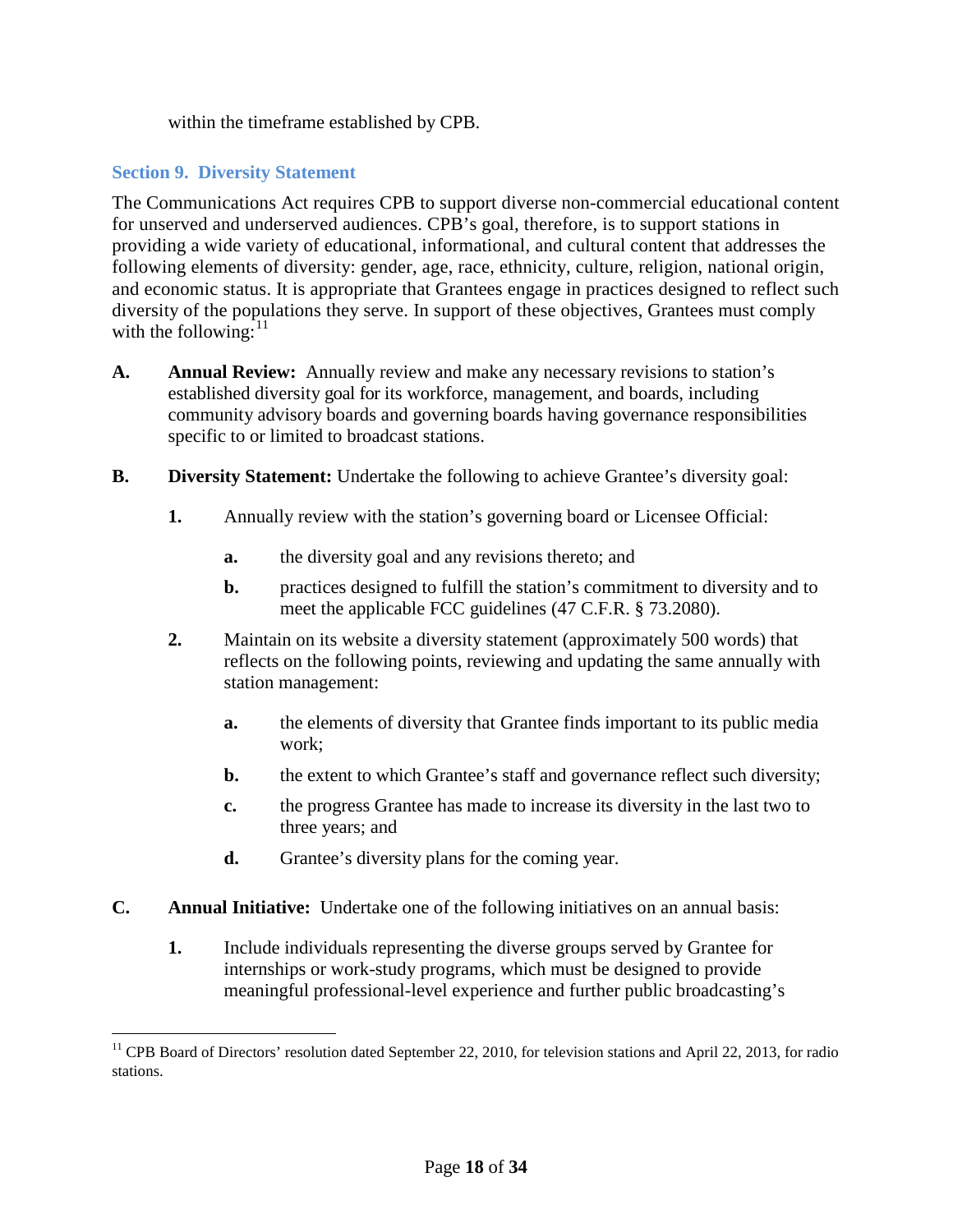commitment to education;

- **2.** Include qualified diverse candidates in any slate of individuals considered for positions on elected governing boards that Grantee controls;
- **3.** Provide diversity training for members of Licensee's governing body or board of directors;
- **4.** Participate in minority or other diversity job fairs; or
- **5.** Provide diversity training for management and appropriate staff.
- **D. Recruiting:** Grantees are strongly encouraged to interview at least one qualified diversity candidate for each senior leadership position hire. The term "senior leadership position" includes: Chief Executive Officer, Chief Operating Officer, Chief Financial Officer, Chief Content Officer, General Manager, and other equivalent positions.

#### <span id="page-18-0"></span>**Section 10. Transparency**

Grantee must maintain the following on its website, if it has one, or make the following available through another affiliated station's website (public media related or Licensee related) if it does not have a standalone website:<sup>[12](#page-18-1)</sup>

- **A. Station Management:** A list of station senior/executive management (names and titles) and contact information;
- **B. Board of Directors:** A list of the members of its Board of Directors. (Stations not governed by a Board of Directors must list the names of the members of its governing body.)
- **C. CAB Members:** A list of its CAB members (for stations that maintain a CAB pursuant to the Communications Act or voluntarily);
- **D. Open Meetings:** The date, time, and place of all open meetings as required by the Communications Act (47 U.S.C.  $\S$  396(k)(4));
- **E. Audited Financial Statements:** Its most recent Audited Financial Statements;
- **F. Copies of Financial Reports:** Instructions for obtaining a copy of Grantee's annual financial reports;
- **G. IRS Form 990 or Equivalent:** If Grantee files its own IRS Form 990, the most current

<span id="page-18-1"></span><sup>&</sup>lt;sup>12</sup> CPB Board of Directors' resolution, dated April 22, 2013.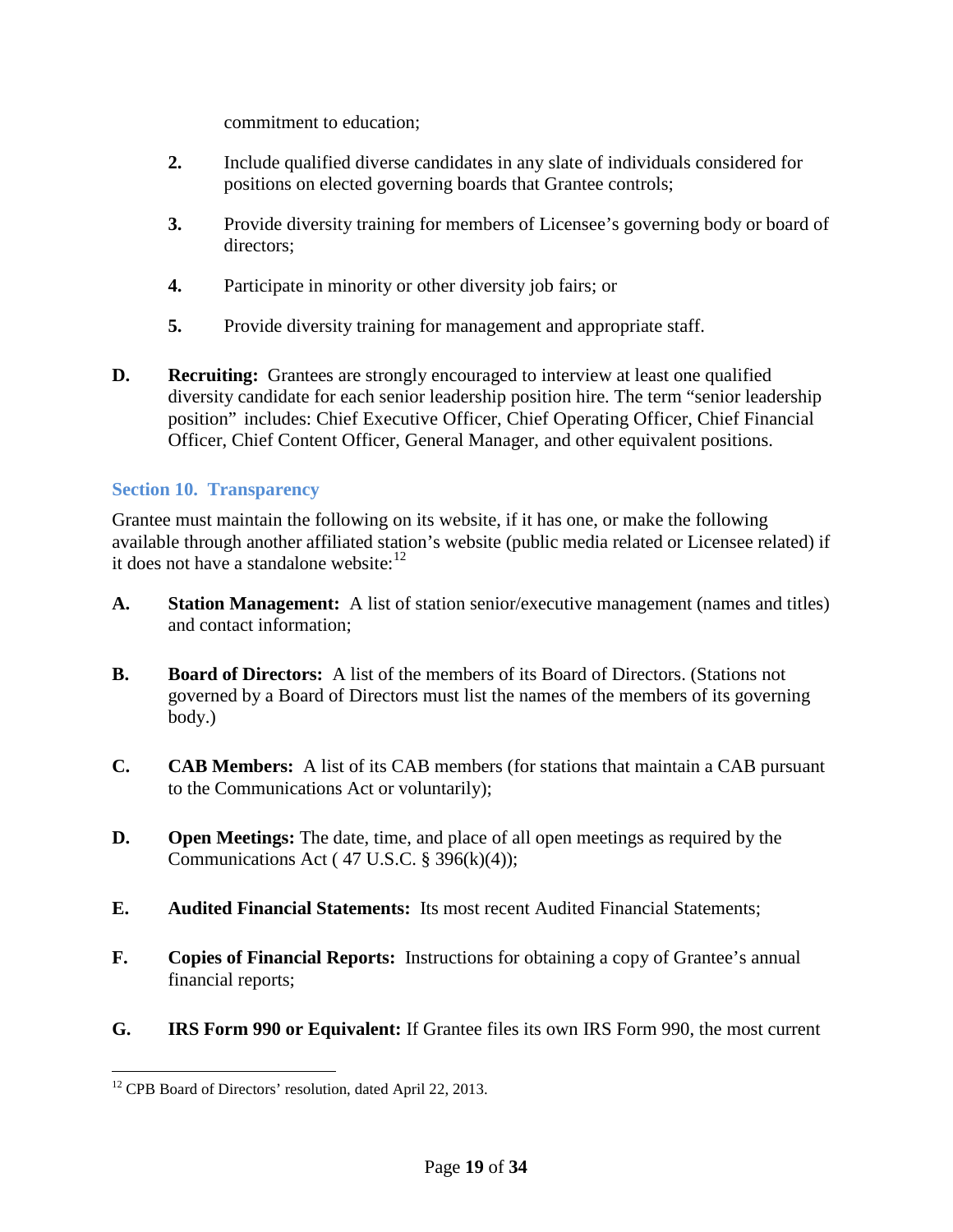IRS Form 990. (The information that university, state, and local authority Licensees post may be limited to their station operations – see Compensation Information below.)

- **H. Compensation Information:** If Grantee is not required by the IRS to file an IRS Form 990, compensation information, unless prohibited by law:
	- **1.** comparable to the information outlined in the IRS Form 990, Part VII (A); and
	- **2.** contractor compensation in IRS Form 990, Part VII (B);
- **I. Local Content and Services Report:** Its annual report on local content and services included in Grantee's most recent SAS; and
- **J. Diversity Statement:** The station's diversity statement, specified in Section 9, Diversity Statement.

### <span id="page-19-0"></span>**Section 11. Donor Privacy**

Grantees must meet all applicable federal and state laws and regulations regarding donor privacy and data security.<sup>[13](#page-19-2)</sup>

## <span id="page-19-1"></span>**Section 12. CSG: Unrestricted and Restricted**

Pursuant to the Communications Act, CSG funds distributed ". . . may be used at the discretion of the recipient for purposes related primarily to the production or acquisition of programming"  $(47 \text{ U.S.C. } § 396(k)(3)(A)(iii)).$ 

CSGs are divided into unrestricted and restricted amounts, each subject to the different spending constraints set forth below. However, both the unrestricted and restricted CSG amounts must be used to support Grantee's ability to expand the quality and scope of services it provides to the community it serves.

#### **A. Unrestricted CSG**:

Unrestricted CSG expenditures must fall into one of the following seven categories, which include salaries and benefits for personnel engaged in those activities. Grantee may not use any of the unrestricted CSG to cover salaries and benefits for FT employees or FTEs used to satisfy Grantee's Staffing Requirements, Section 6.

- **1.** Programming, Production and Services
	- **a.** Programming and Production
	- **b.** Educational Programs
	- **c.** Educational Outreach Activities
- **2.** Broadcasting, Transmission, and Distribution

<span id="page-19-2"></span><sup>&</sup>lt;sup>13</sup> CPB Board of Directors' resolution dated April 22, 2013.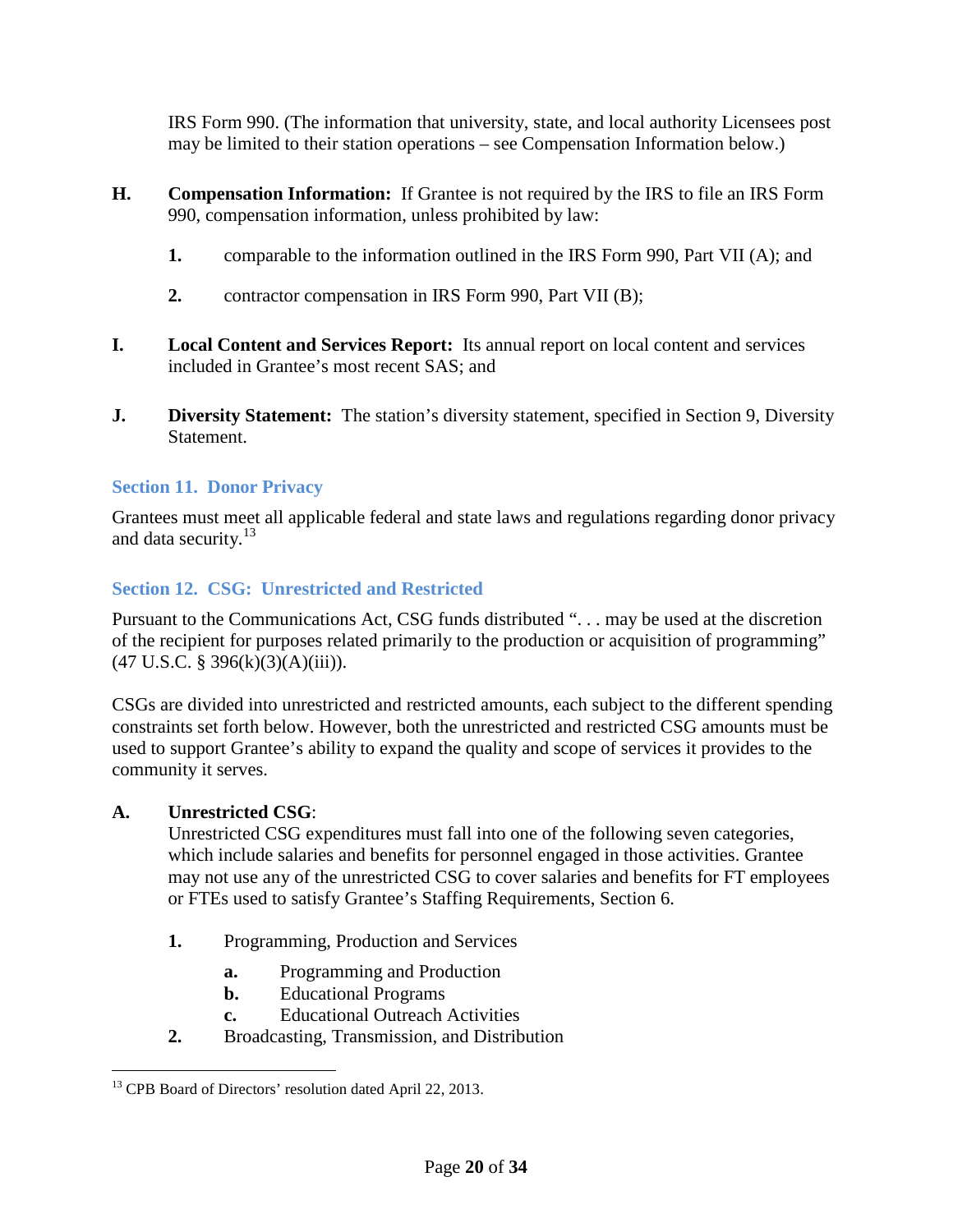- **3.** Program Information and Promotion
- **4.** Fundraising and Membership Development
- **5.** Underwriting and Grant Solicitation
- **6.** Management and General
- **7.** Purchase, Rehabilitation, or Improvement of Capital Assets

The unrestricted expenditures allowed for each of the seven categories are described in greater detail below.

#### **1. Programming, Production, and Services**

Programming, Production, and Services include Programming and Production, Educational Programs, and Educational Outreach Activities as set forth below.

- **a. Programming and Production:** The acquisition of programming, program operations, program development, program planning, production operations, editing, and the following:
	- fees or dues to acquire broadcast rights for programs or series, or rights to use or adapt published materials;
	- program or web content planning and research (script writing, printing, and consulting) in support of programming or production;
	- directors, producers, cast, stagehands, engineers, technicians, and other personnel involved in programming or production;
	- rental of facilities to support programming and production;
	- rental of production equipment;
	- space, supplies, and other station resources used in programming or production;
	- repair and maintenance of programming and production equipment; and
	- depreciation and amortization of station equipment and leasehold improvements used for programming and production purposes.
- **b. Educational Programs:** The creation, production, or purchase of programs with educational intent or instructional design as defined below. Grantees must clearly identify the percentage of CSG funds used for the same.
	- "Educational intent" is defined as content designed to address specific educational interests of a target audience.
	- "Instructional design" is defined as content having an educational intent and substantially involving educators in program development. This content includes ancillary materials to support or supplement the same. It also includes the costs of obtaining rights at the time of production for institutional off-air recording, audio visual, re-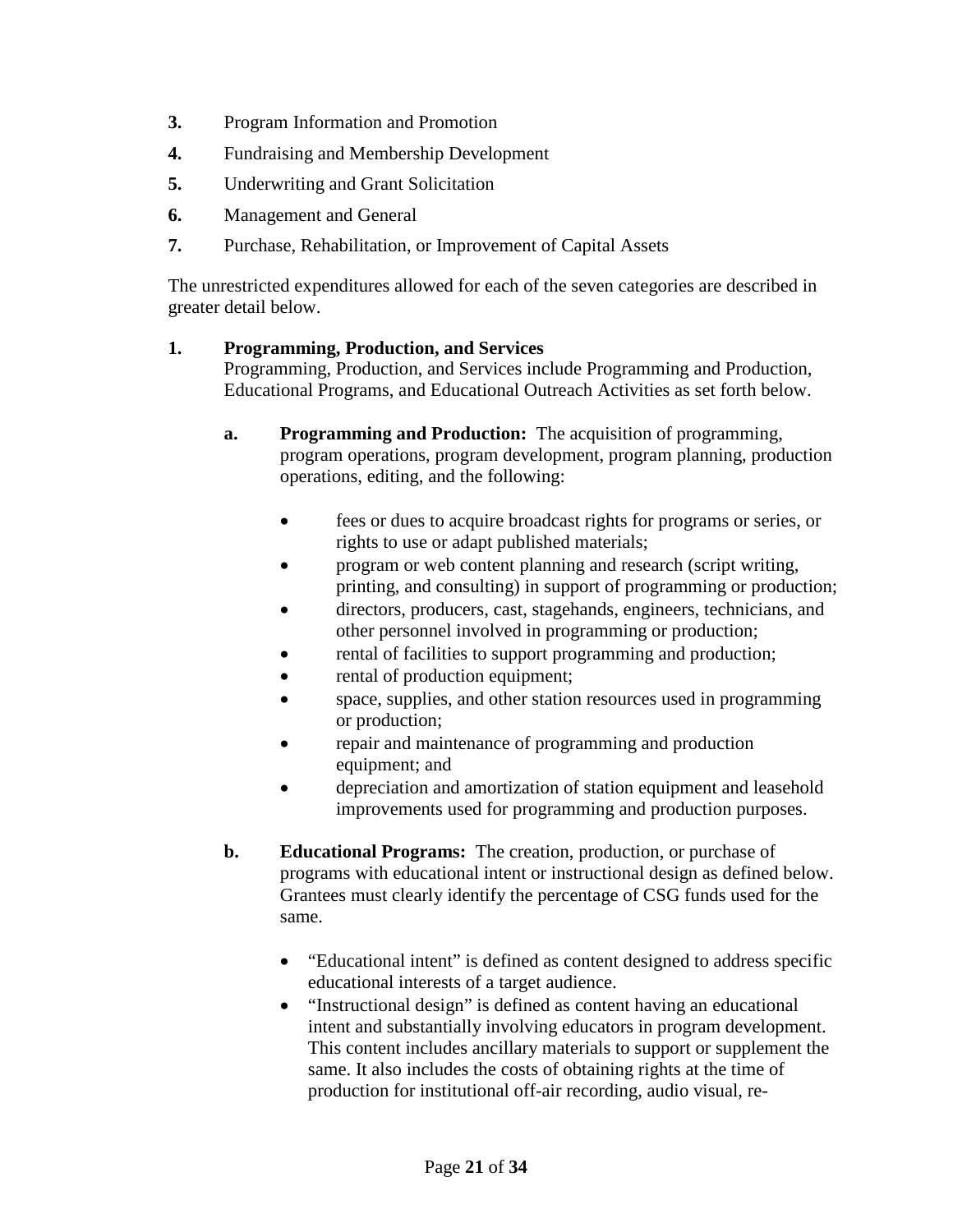versioning, and other similar costs.

- **c. Educational Outreach Activities:** Community outreach activities related to local or national programs and the following:
	- local or national services that enable viewers and listeners to follow up on programs through computer, video, and audio conferencing;
	- town meetings;
	- local call-in shows;
	- public service announcements;
	- telephone hot lines; and
	- the dissemination of related information and materials related to the items set forth above.
- **2. Broadcasting, Transmission, and Distribution:** Broadcasting, transmission, distribution, and the following:
	- **a.** scheduling programs for airing;
	- **b.** repair and maintenance of broadcasting equipment;
	- **c.** depreciation of antennae, transmission, and other broadcasting equipment;
	- **d.** distribution and interconnection fees;
	- **e.** engineering; and
	- **f.** web hosting and streaming fees.
- **3. Program Information and Promotion:** Informing the viewing or listening public of available program services and the following:
	- **a.** producing or acquiring "spots" designed for the promotion of specific programs;
	- **b.** advertising in newspapers or other media;
	- **c.** preparing, reproducing, and distributing program guides;
	- **d.** travel and related expenses of promotion;
	- **e.** dues or fees related to this function; and
	- **f.** supporting services.
- **4. Fundraising and Membership Development:** Activities to persuade others to contribute money, securities, time, materials, or facilities to the station, such as:
	- **a.** solicitation of underwriting funds and grants;
	- **b.** membership development;
	- **c.** acquiring and distributing fundraising material;
	- **d.** designing, printing, and distributing leaflets or posters for fundraising;
	- **e.** meetings for improving fundraising techniques;
	- **f.** services of fundraising consultants and talent;
	- **g.** developing and maintaining contributor records;
	- **h.** committee meetings dealing with fundraising policies and issues, including the preparation of minutes and reports of such meetings;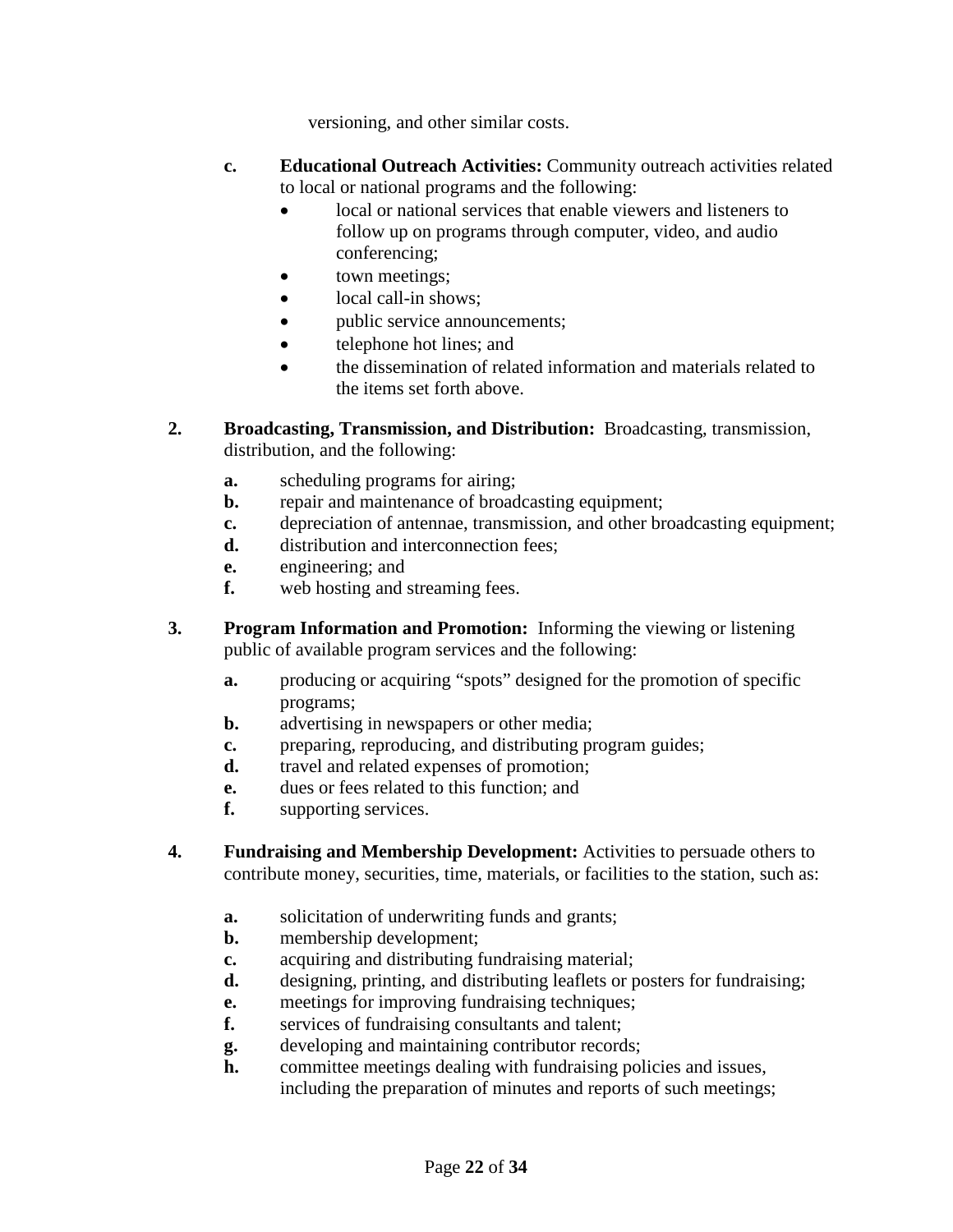- **i.** program and production costs of broadcast appeals for funds;
- **j.** mailing costs related to fundraising; and
- **k.** direct costs of special fundraising activities and auctions.
- **5. Underwriting and Grant Solicitation:** Soliciting program underwriting funds and general support grants from foundations, corporations, and governments.
- **6. Management and General:** Supervising and controlling overall day-to-day operations, accounting, and office service activities, as well as:
	- **a.** human resource administration, including recruiting, retention, and benefit programs;
	- **b.** accounting, auditing, and budgeting;
	- **c.** information technology systems and support services, where not specifically devoted to other functions;
	- **d.** legal services of a general (non-program) nature;
	- **e.** all occupancy costs not specifically identifiable with other functions;
	- **f.** office functions that provide general support throughout the organization (e.g., corporate receptionists and telephone attendants, central mail services, and maintenance of corporate archives);
	- **g.** maintenance of operations manuals, directors' committee lists, and expenses related to governing board, CAB, or administrative committee meetings;
	- **h.** depreciation of buildings, furnishings, and equipment used in management and general functions; and
	- **i.** dues for public broadcasting station membership organizations.

This category also includes indirect costs:

- **a.** not directly identified with another function, that are indispensable to the conduct of those functions and to an organization's existence; and
- **b.** associated with the overall direction of the entity's general board activities, business management, general recordkeeping, budgeting, and related purposes.
- **7. Purchase, Rehabilitation, or Improvement of Capital Assets:** Purchase, rehabilitation, or improvement of capital assets, as well as:
	- **a.** expenditures to purchase, rehabilitate, or improve tangible capital assets, such as studio and station equipment, vehicles, buildings, and other structures; and
	- **b.** other capital assets funded with the CSG.

#### **B. Restricted CSG:**

Restricted CSG funds must be used as specified in Section  $396(k)(3)(A)(iii)$  of the Communications Act, which provides that the funds are "solely to be used for acquiring or producing programming that is to be distributed nationally and is designed to serve the needs of a national audience."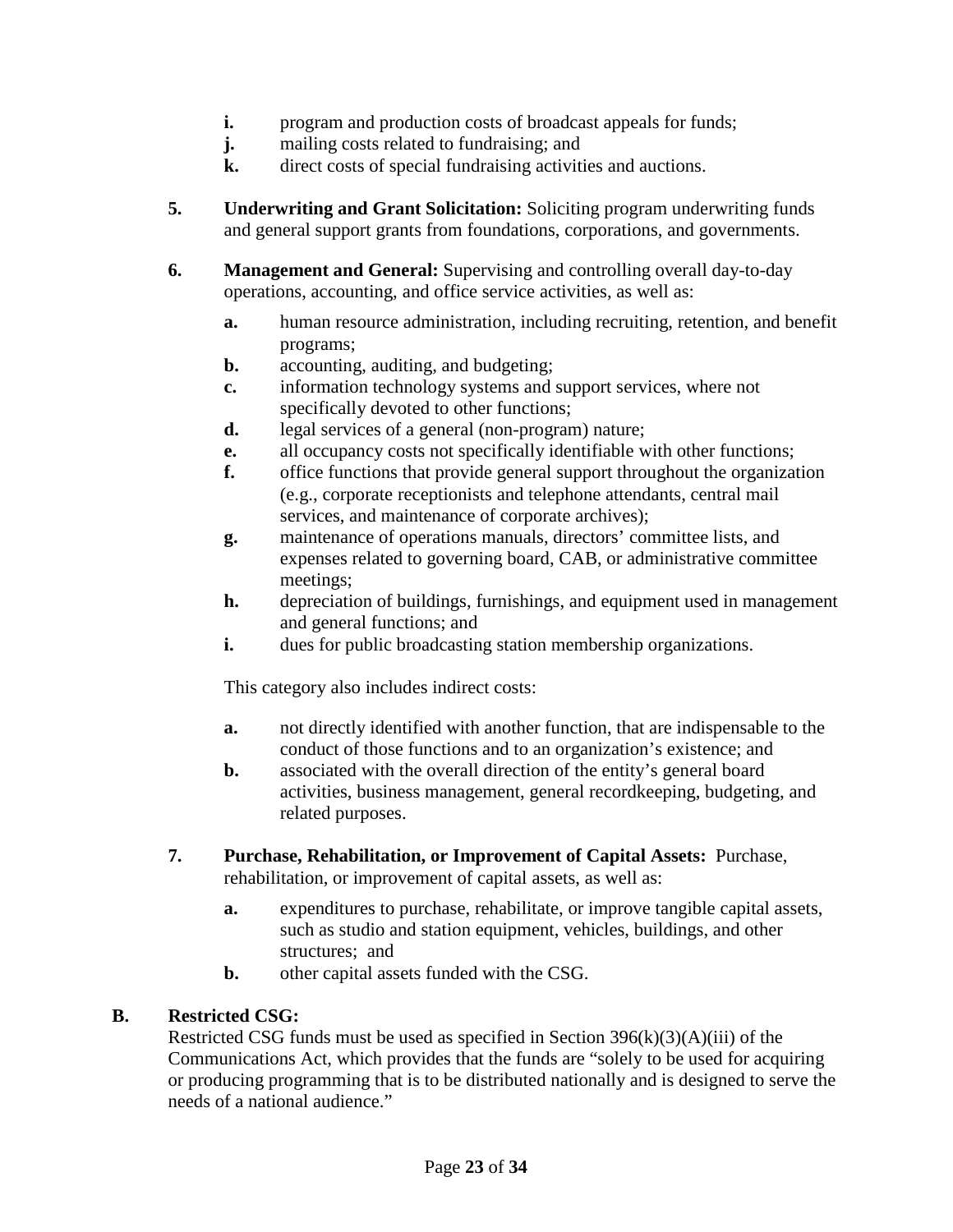Accordingly, for all CSG Levels, the restricted portion of the CSG must be spent on national program production and acquisition costs and be used exclusively for the acquisition, production, promotion, and/or distribution of national programming of high quality, diversity, creativity, excellence, and innovation, with strict adherence to objectivity and balance in all programs or series of programs of a controversial nature.

To qualify as a national program for funding from CSG funds, a program must be placed in the national marketplace of public radio programming. In addition to the purposes described in the previous paragraph, this portion of the CSG may be used for the direct costs associated with placing a program produced with CSG funds into the national marketplace, such as the cost of purchasing satellite time or other direct distribution costs.

Expenditures from the restricted portion of the CSG must fall into one of the following four categories:

- **1. Production Expenditures:** Production expenditures include Grantee's production of programs for national distribution and the payments Grantee makes directly to independent producers to produce programs for national distribution.
- **2. Program and Content Acquisition Expenditures:** Program and content acquisition expenditures include payments to public broadcasting entities that act as producers and/or distributors for national programs. It also includes payments Grantee makes to acquire programs from producers (commercial and nonprofit), including independent producers acting as their own distributors, provided the programming is CPB-Qualified Programming.
- **3. Distribution Expenditures:** Distribution expenditures include distribution/interconnection fees, uplink fees, satellite space costs, and supplies related to the national distribution of locally produced or acquired programming. It also includes broadcast, transmission, and technical costs. It does not include the cost of equipment.
- **4. Promotion Expenditures:** Promotion expenditures include the costs of promoting acquired national programs and nationally distributed programs whether produced by Grantee or by independent producers under contract to Grantee.

Grantees must ensure that any program produced or acquired with the restricted portion of CSG funds must include appropriate and sufficient underwriter credit for CPB, identifying CPB's financial assistance whenever broadcast.

#### <span id="page-23-0"></span>**Section 13. Other CSG Spending Restrictions**

Grantee's use of CSG funds is further restricted as follows:

**A. Entertainment:** Grantee shall not use any CSG funds for any reception or entertainment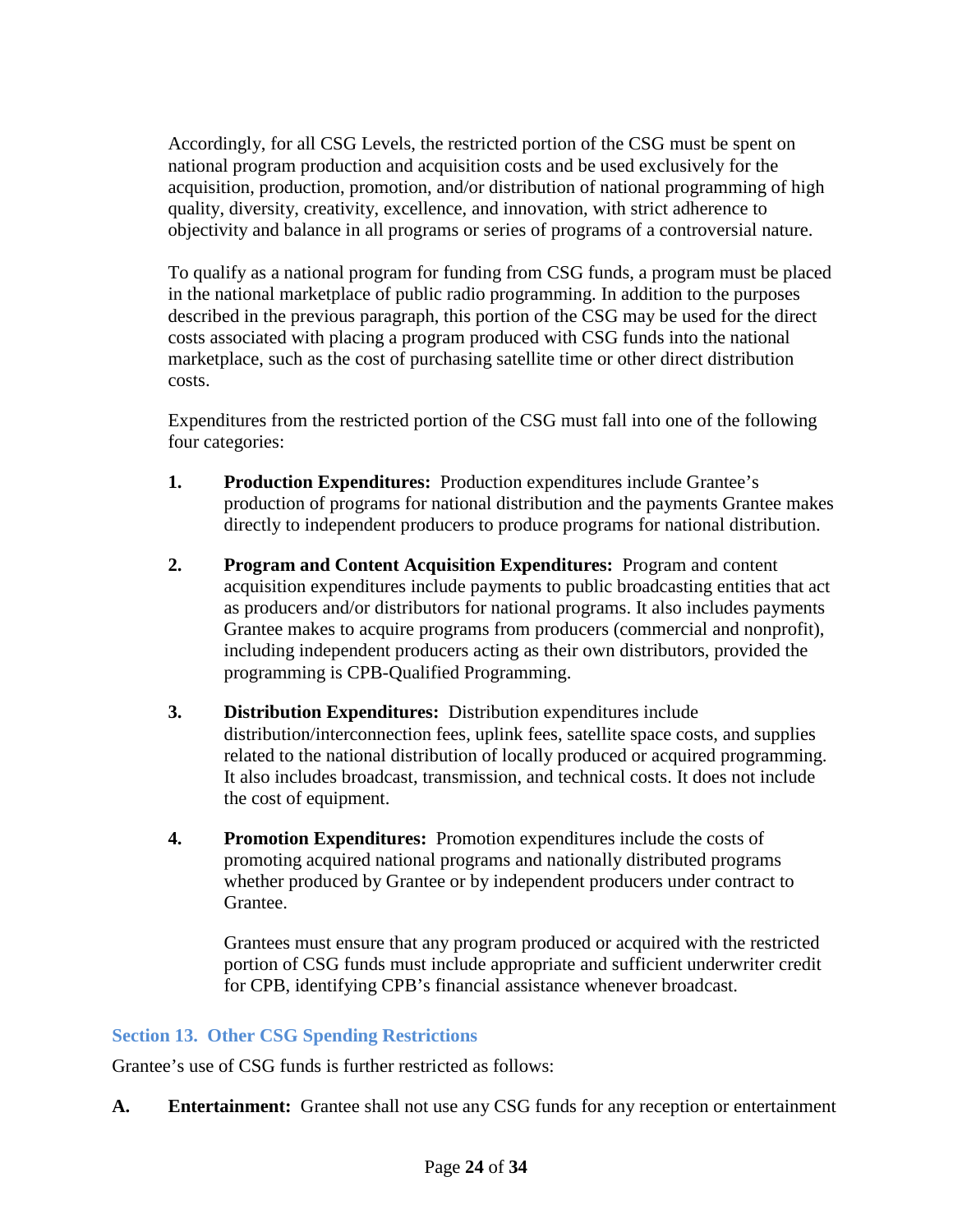for any officer or employee of the Federal Government, or any state or local government  $(47 \text{ U.S.C. } § 396 \text{ (k)}(2)(A)).$ 

**B. Influencing Legislation:** Grantee shall not use any CSG funds to pay the salary or expenses of Grantee's staff, or its agents, related to any activity designed to support, defeat, or influence legislation or appropriations before Congress or any state legislature  $(26 \text{ U.S.C.} \S 501(c)(3)).$ 

Grantee shall not use any CSG funds for activities designed to support, defeat, or influence legislation or appropriations pending before the Congress or any state legislature. This also refers to activities including, but not limited to:

- **1.** publicity or propaganda; and
- **2.** the creation, distribution, or use of any kit, pamphlet, booklet, social media communications, publication, and radio, television, or video presentation.

However, if these activities support a presentation Grantee makes to or at the request of the Congress, any state legislature, or in support of recognized executive-legislative relationships, they may be exempt  $(26 \text{ U.S.C.} \S 501(c)(3))$ .

- **C. CPB-Qualified Programming:** Grantee shall not use any CSG funds to cover the cost of producing, acquiring, or distributing programs, unless they are for CPB-Qualified Programming.<sup>[14](#page-24-0)</sup>
- **D. Restricting CSG Funds:** The Grantee may not impound or otherwise withhold or inappropriately restrict the station's use of CSG funds. CSG funds may not be used to supplant funds or reduce budgets for other support already being provided to the station(s) by the Grantee.  $15$
- **E. Overhead Expenses:** Grantee shall not use CSG funds to offset a Licensee's overhead or for any other expenses not directly related to the operation of the station, except to the extent that such overhead and expenses are enumerated in Section 5, Operational Requirements.
- **F. Sale of Assets:** Grantee shall use CSG funds and the proceeds from the sale of assets acquired with CSG funds solely for the benefit of the public broadcast radio station.
- **G. Staffing Costs:** FT employees whose salaries are paid using CSG funds must exercise full-time responsibilities over the public broadcast radio station's operations. Grantee shall not require said personnel to perform duties unrelated to the public broadcast radio station's operation. For FT employees whose salaries are partially paid using CSG funds, Grantee shall ensure that the portion of their salary paid with CSG funds shall not exceed the percentage of said employees' time spent on the public broadcast radio station's

<span id="page-24-1"></span><span id="page-24-0"></span><sup>&</sup>lt;sup>14</sup> CPB Board of Directors' resolution dated May 20, 2008.<br><sup>15</sup> CPB Board of Directors' resolution dated September 15, 1998.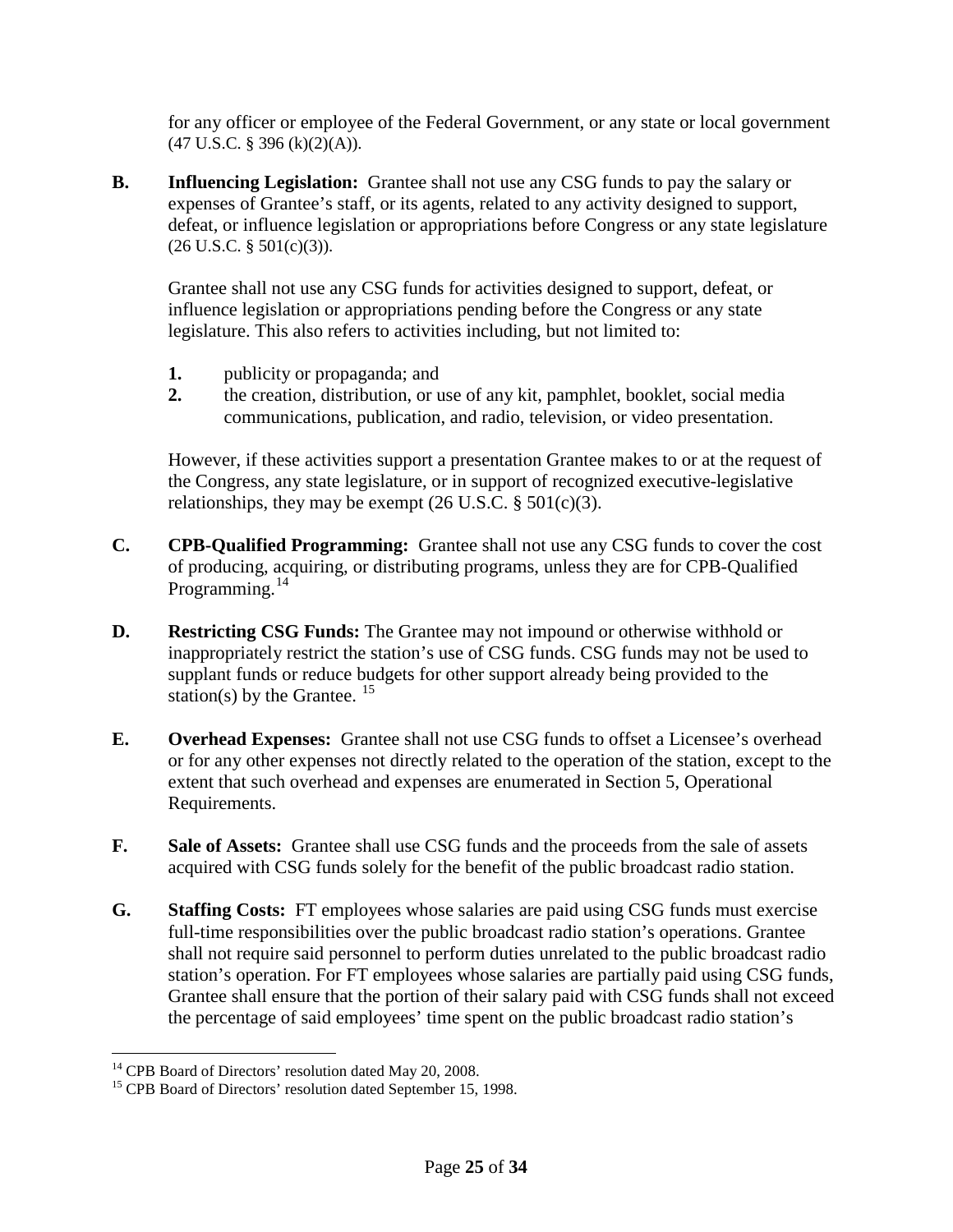operations.

**H. Standard Pricing:** Grantee shall not use CSG funds for personnel services, programming (production and acquisition) expenses, or the cost of technical facilities in excess of the standard amounts Grantee usually pays for the same under similar circumstances.

### <span id="page-25-0"></span>**Section 14. Payment Schedule and Reporting Requirements**

- **A. Payment Schedule:** CSGs (all CSG Levels) will be disbursed to Grantee in two installments. However, each CSG payment is contingent upon Grantee submitting all of the required forms, reports, and/or other documents required by CPB.
- **B. CSG Offer Expiration:** Grantee must execute the CSG Agreement and Certification of Eligibility by June 30, 2016, or risk forfeiting its CSG as determined by CPB. If Grantee prefers to receive the CSG payment at a different date, Grantee must notify CPB in writing at [csg@cpb.org.](mailto:csg@cpb.org)
- **C. Reporting Requirements:** To avoid delayed disbursement of CSG payments and possible penalty reductions in future CSGs, all required documents and reports must be completed and submitted to CPB on time. The financial forms (AFR and FSR) are due within five months after the close of Grantee's fiscal year. As a condition of receiving the CSG, each Grantee, regardless of level, must also complete and submit its annual SAS. The SAS data, including the station's LCSR, must be submitted to CPB by February 15 each year. If Grantee submits its financial report (AFR and FSR) or SAS past the filing deadline determined by CPB, Grantee will be subject to a financial penalty set forth in Section 4(F), Recordkeeping Requirements.
- **D.** Grantees must file either a consolidated AFR or FSR. Financial reporting requirements differ based upon Grantee's CSG Level.
- **E. CSG Level A or B Grantees:** Grantees in CSG Levels A and B must file an FSR. Grantees in CSG Levels A or B that received Total Station Revenue of \$300,000 or more in the reporting year (i.e., Grantee's fiscal year) must also file an audited financial statement, and Grantee's FSR must include an attestation by an independent accountant that the FSR complies with CPB's Financial Reporting Guidelines.
- **F. CSG Level C or D Grantees:** Level C and D Grantees must file a separate AFR for each radio or television CSG it receives. Grantees in Levels C or D must also file an audited financial statement, but it may consolidate the financial reporting for multiple stations licensed to or operated by the same entity, even if Grantees benefit from more than one radio or television CSG.

| <b>CSG</b><br><b>Level</b> | <b>Grantee</b><br><b>TSR</b> | <b>AFS</b><br><b>Required</b> | <b>FSR</b><br><b>Required</b> | <b>AFR</b><br><b>Required</b> |
|----------------------------|------------------------------|-------------------------------|-------------------------------|-------------------------------|
| A and B                    | < \$300,000                  | No                            | Yes                           | No                            |
| A and B                    | $\geq$ \$300,000             | Yes                           | Yes                           | No                            |
| $C$ and $D$                | N/A                          | Yes                           | No                            | Yes                           |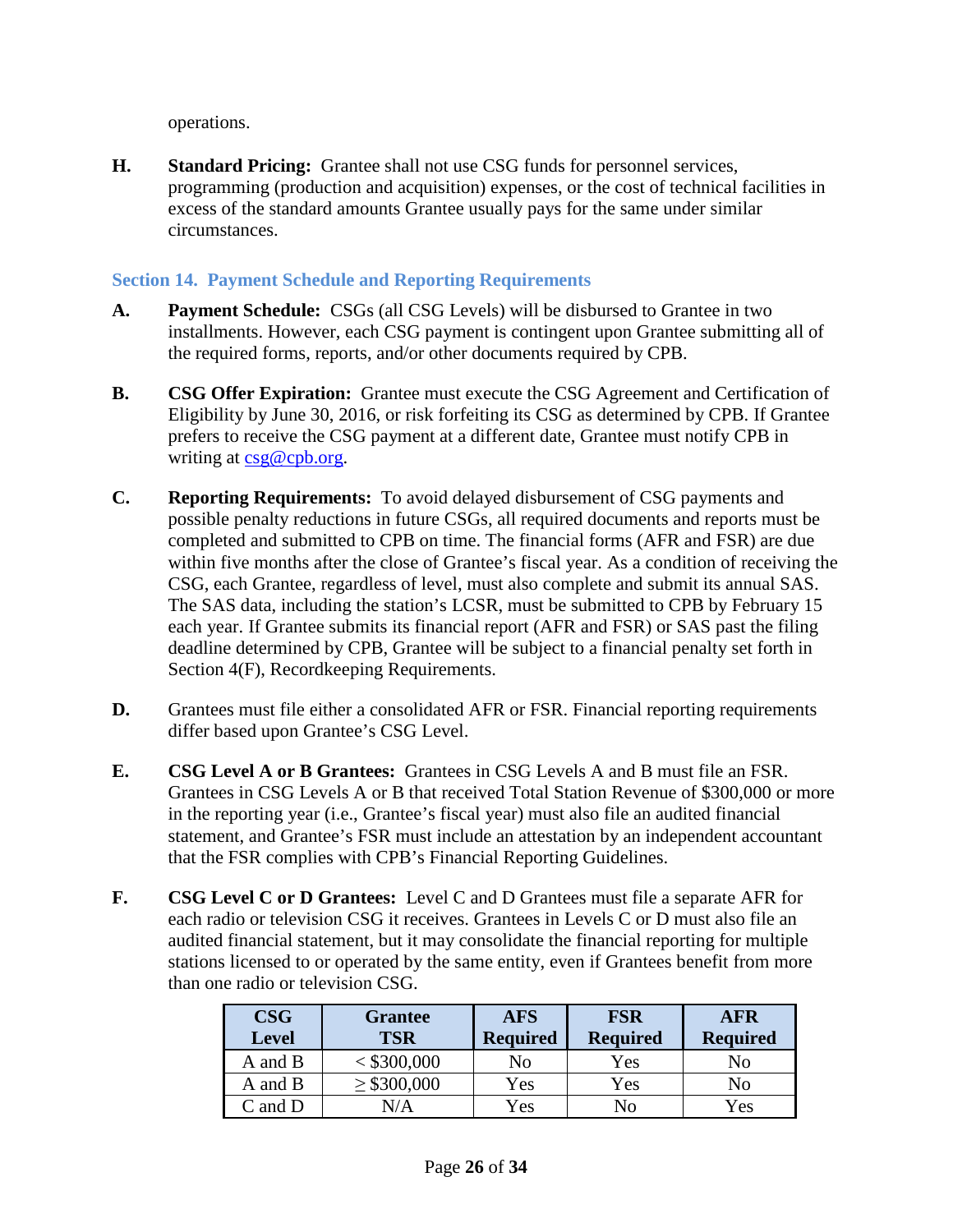#### <span id="page-26-0"></span>**Section 15. Expenditure of CSG Funds**

- **A. Spending Period:** CSG funds must be expended during the Spending Period.
- **B. Unauthorized Expenditures:** Grantee may expend CSG funds as long as they do so in compliance with the General Provisions.

Grantee must expend CSG funds in accordance with the purposes and restrictions set forth in the General Provisions.

Expenditures or uses of CSG funds that are inconsistent with the purposes and restrictions set forth in the General Provisions shall be considered unauthorized expenditures.

#### <span id="page-26-1"></span>**Section 16. Documenting CSG Expenditures**

All CSG expenditures must be supported by appropriate documentation (invoices, contracts, bills of sale, check stubs, etc.). Grantee must keep the documentation pertaining to CSG expenditures in its files for the time period as set forth in Section 4, Recordkeeping Requirements, making it available for CPB's review upon request. CPB will use this documentation when auditing Grantee's CSG expenditures.

CPB reserves the right to disallow any expenditures Grantee cannot support with appropriate documentation. Once the Spending Period expires, Grantee may not reallocate disallowed expenditures. All disallowed expenditures must be returned to CPB pursuant to Section 19(D), Return of Funds.

#### <span id="page-26-2"></span>**Section 17. Extent of CPB Commitment**

CPB makes no commitment or representation, expressed or implied, to provide Grantee funds in excess of the CSG that Grantee qualifies for, and CPB determines is appropriate.

#### <span id="page-26-3"></span>**Section 18. Termination**

CPB reserves the right to terminate a Grantee's CSG if it fails to comply with the General Provisions, or provides inaccurate information to CPB in any certification required by the General Provisions or any CSG-related document. Upon termination, CPB may, in its sole discretion, require Grantee to return CSG funds pursuant to Section 19, Return of Funds.

#### <span id="page-26-4"></span>**Section 19. Return of Funds**

- **A. Unused Funds:** All FY 2016 CSG funds that are not expended by September 30, 2017, must be returned to CPB on or before November 3, 2017.
- **B. Unauthorized Expenditures:** The amounts of all unauthorized expenditures shall be repaid by Grantee to CPB immediately upon CPB's request.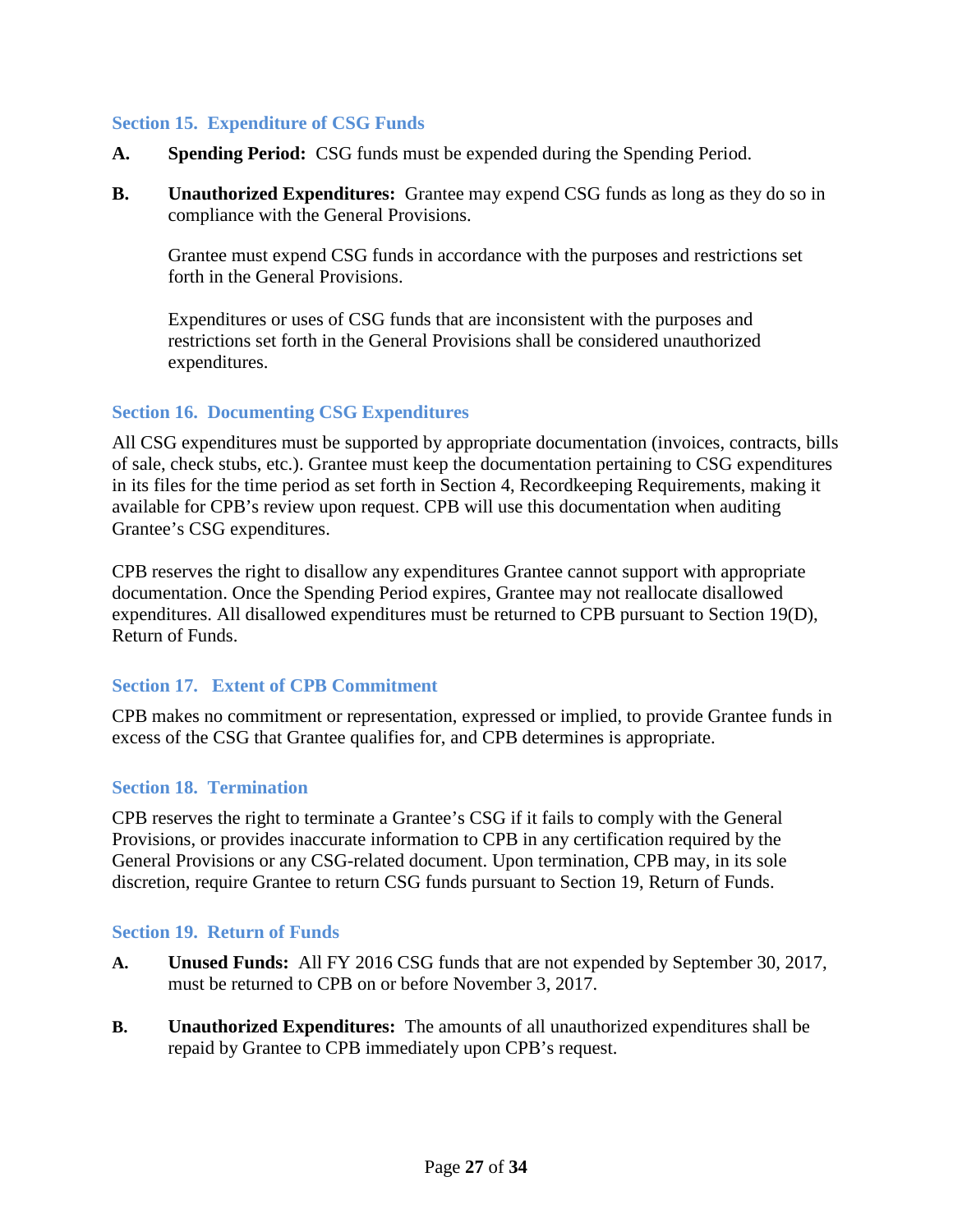- **C. Loss of CSG Eligibility:** When a Grantee is no longer eligible to receive a CSG, CPB, in its sole discretion, may require any recipient of a CSG to return CSG funds, as set forth below.
	- **1.** In any of the situations described in paragraph (2) or (4) below, CPB may require a recipient of a CSG to return the greater of:
		- **a.** all unexpended CSG funds from grant periods that have not yet expired; or
		- **b.** the amount equal to the *pro rata* monthly share of the total CSG for all grant periods that have not yet expired, multiplied by the number of full months remaining in the grant period(s).
	- **2.** In addition to the amount that CPB may require a CSG recipient to return under paragraph 1 above:
		- **a.** If any recipient of a CSG effectuates a transfer of control, assignment, or lease of its broadcast license to a non-CSG-qualified organization, whether or not effectuated in accordance with Section 20, Assignment, CPB may require the recipient to return an amount not to exceed the greater of: (a) twenty percent (20%) of the sale price in the event of a sale, (b) twenty percent (20%) of the amount to be paid under the lease over the course of its term in the event of a lease, or (c) twenty percent (20%) of all CSG funds that have been provided, as calculated on a *pro rata* monthly basis, during the 24-month period preceding the effective date of the Grantee's agreement for transfer of control, assignment, or lease; or
		- **b.** If any recipient of a CSG ceases to operate a qualified public radio service due to the relinquishment or loss of its broadcast license, CPB may require the recipient to return an amount not to exceed fifteen percent (15%) of all CSG funds that have been provided, as calculated on a *pro rata* monthly basis, during the 24-month period preceding the date on which the relinquishment or revocation becomes final (*i.e.*, no longer subject to administrative or judicial review), provided, however, that if the relinquishment of a broadcast license is related to a merger or consolidation with another CSG-qualified organization, then CPB's ability to require the return of funds shall be governed by paragraph (3) below rather than this paragraph; or
		- **c.** If CPB determines that any recipient of a CSG, for any reason other than those set forth in paragraphs (1) and (2) above, is no longer qualified to receive CSG funds (including but not limited to as a result of a failure to comply with any requirement of these General Provisions and Eligibility Criteria or the imposition by the FCC of limits upon its operations), CPB may require the recipient to return an amount not to exceed fifteen percent (15%) of all CSG funds that have been provided, as calculated on a *pro rata* monthly basis, during the 24-month period preceding the date on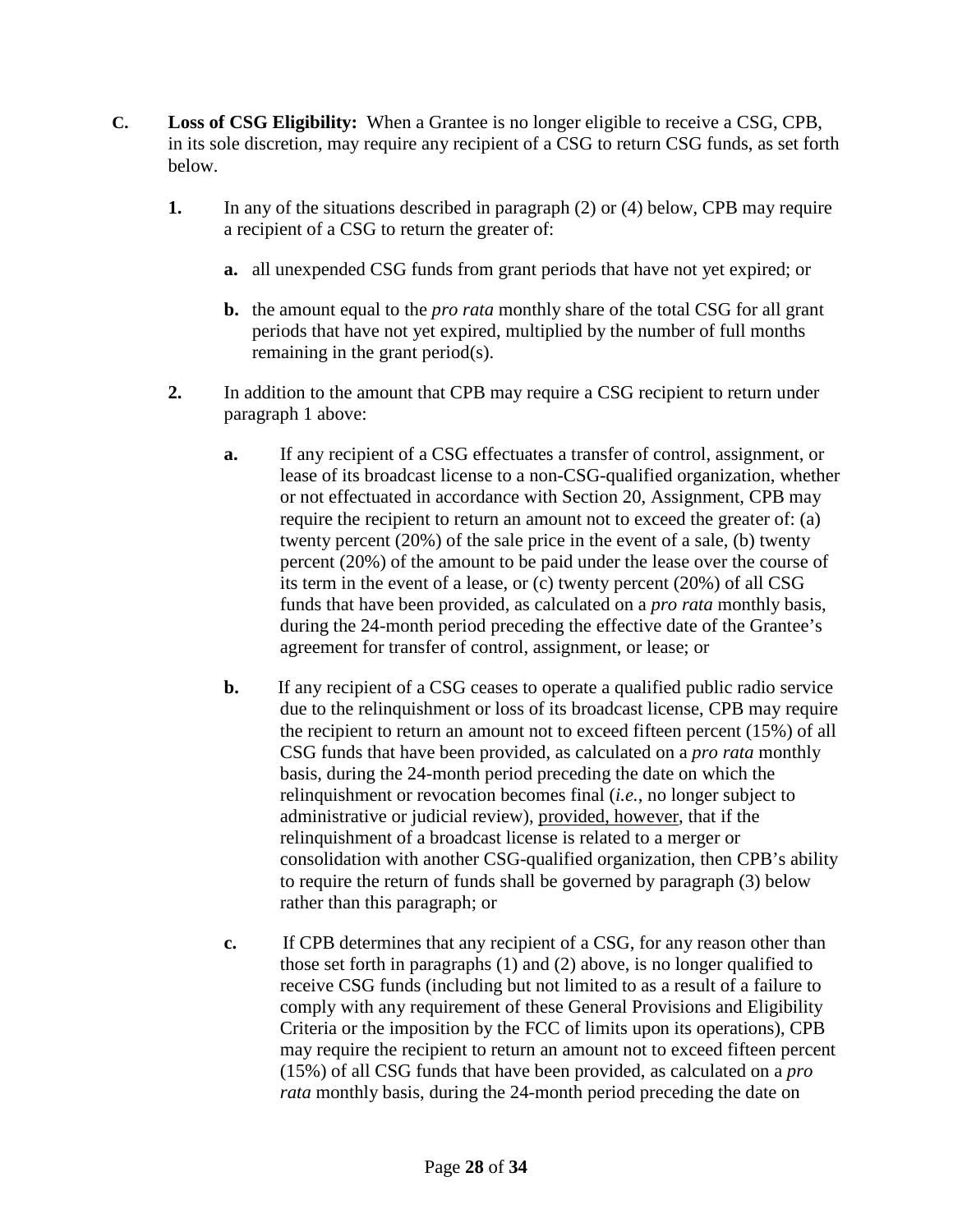which CPB determines that the recipient was no longer qualified;

- **3.** If a Grantee
	- **a.** effectuates a transfer of control, assignment, or lease of its broadcast license to a non-CSG-qualified organization that as a result of the transfer of control, assignment, or lease desires to become a CSG-qualified organization and is otherwise qualified, or
	- **b.** relinquishes its broadcast license pursuant to a merger or consolidation with another CSG-qualified organization, and
	- **c.** complies with the requirements of Section 20, Assignment, CPB may, in its sole discretion, permit the recipient to assign any of the funds that CPB might otherwise require the recipient to return pursuant to paragraph 1 above to the organization with which the recipient's operations were or are to be merged or consolidated, provided that the recipient demonstrates to CPB's satisfaction that such funds will be used in accordance with these General Provisions.
- **4.** If any recipient of a CSG effectuates a transfer of control, assignment, or lease of its broadcast license to another CSG-qualified organization and complies with the requirements of this Section, CPB may, in its sole discretion, permit the recipient to assign any of the funds that CPB might otherwise require the recipient to return pursuant to paragraph (1) above to the CSG-qualified transferee or lessee, provided that the recipient demonstrates to CPB's satisfaction that such funds will be used in accordance with these General Provisions.
- **D. Procedures for Return of Funds:** In all cases in which funds must be returned, checks shall be made payable to the Corporation for Public Broadcasting. If Grantee fails to return funds due to CPB, CPB reserves the right to offset said amount due against Grantee's future CSG payment(s).

#### <span id="page-28-0"></span>**Section 20. Assignment**

Grantee may not assign any of its rights or obligations hereunder in whole or in part (even if a third party becomes responsible for providing programming for all or part of a station's broadcast schedule or some other aspect of Licensee's broadcast operations) without CPB's prior written consent. Any entity to which the rights and obligations under a CSG are assigned must comply with all obligations contained in this document and will be required to certify its agreement to do so.

#### <span id="page-28-1"></span>**Section 21. Nondiscrimination**

Grantees must comply with the nondiscrimination provisions set forth below.

**A. Discrimination:** Grantee shall not discriminate against any employee or applicant for employment because of race, color, religion, age, sex, national origin, or physical or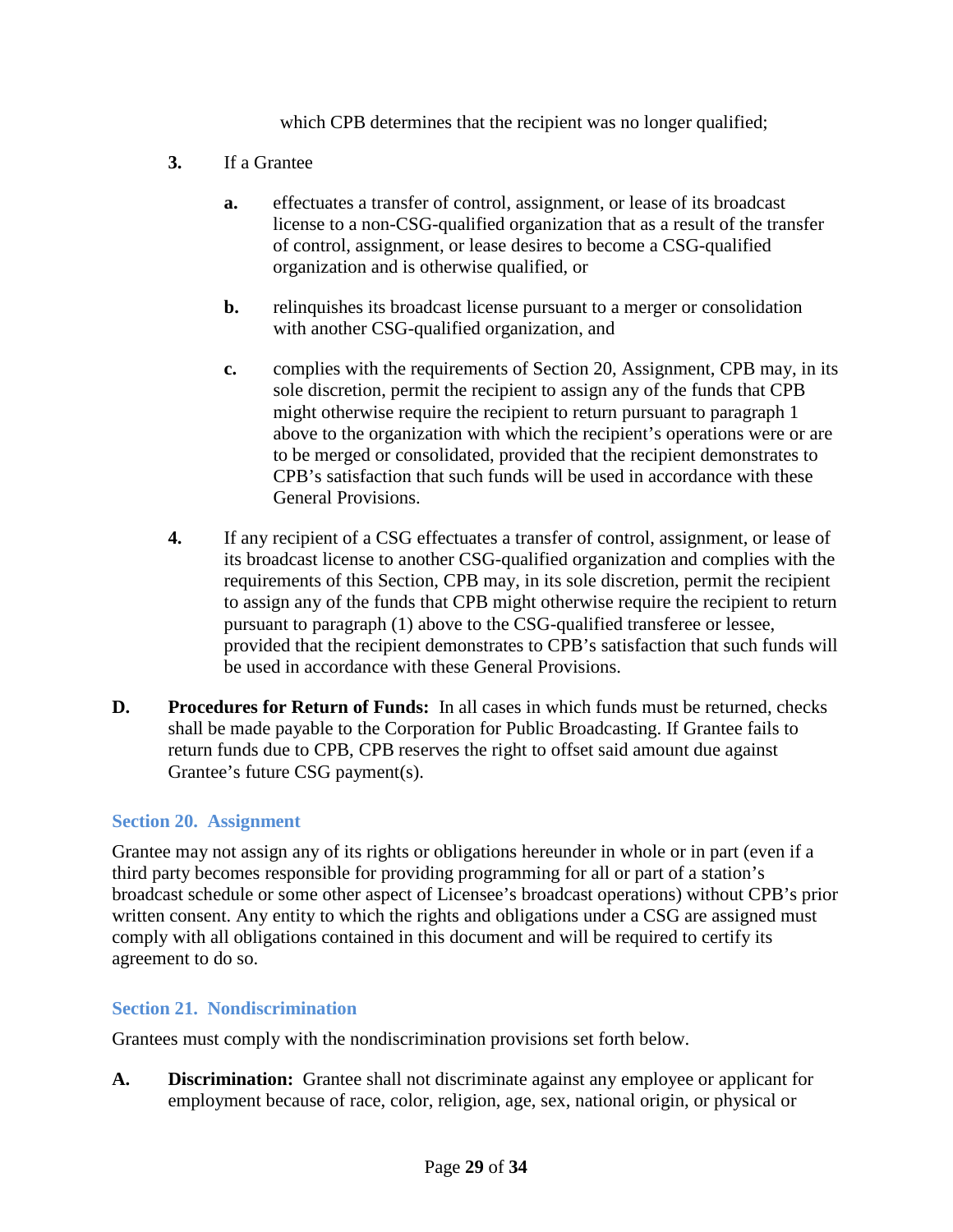mental handicap. Grantee will take affirmative action to ensure that applicants are considered for employment, without regard to their race, color, religion, age, sex, national origin, or physical or mental handicap.

- **B. Laws and Regulations**: Grantee shall comply with all laws and regulations prohibiting discrimination<sup>[16](#page-29-2)</sup> on the basis of race, color, religion, age, sex, national origin, or physical or mental handicap that may be applicable to Grantee, including but not limited to the following:
	- **1.** Title III of the Public Telecommunications Financing Act of 1978 (47 U.S.C. § 398);
	- **2.** Title VII of the Civil Rights Act of 1964 (42 U.S.C. § 2002e);
	- **3.** Equal Pay Act of 1963 (29 U.S.C. § 206);
	- **4.** Age Discrimination in Employment Act of 1967 (29 U.S.C. § 621-634);
	- **5.** Title VI of the Civil Rights Act of 1964 (42 U.S.C. § 2002d);
	- **6.** Title IX of the Education Amendment of 1972 (20 U.S.C. § 1681);
	- **7.** Title V of the Rehabilitation Act of 1973 (29 U.S.C. § 790-794); and
	- **8.** FCC's regulations concerning equal employment opportunity (47 C.F.R. § 73.2080).
- **C. Subcontracts:** Grantee must include the provisions of this Section in all subcontracts and delegations it enters into in connection with the CSG.

## <span id="page-29-0"></span>**Section 22. Equal Employment Opportunity**

Grantee must certify in its Certification of Eligibility to CPB that it complies with the FCC Rules concerning equal employment opportunity (47 C.F.R. § 73.2080) and the equal employment opportunity requirements in the Communications Act (47 C.F.R. § 396 (k)(11) (A).  $^{17}$  $^{17}$  $^{17}$ 

#### <span id="page-29-1"></span>**Section 23. Other Nondiscrimination Requirements**

- **A. Discrimination Claims:** Grantee acknowledges that CPB is a private, nonprofit corporation and does not have the legal authority to investigate and adjudicate complaints alleging discriminatory practices by Grantee. CPB will, therefore, refer all such complaints it receives to a government agency with jurisdiction to conduct any proceedings that may be appropriate. Further, CPB will cooperate fully with every such agency with jurisdiction to inquire into alleged discriminatory practices by a Grantee.
- **B. Applicable Laws and Regulations:** Grantee acknowledges that the laws and regulations prohibiting discrimination against persons on the basis of race, color, religion, national origin, age, sex, or physical or mental handicap may be federal, state, or local and may

<span id="page-29-2"></span><sup>&</sup>lt;sup>16</sup> CPB Board of Directors' resolution dated February 17, 1974.

<span id="page-29-3"></span><sup>&</sup>lt;sup>17</sup> FCC requirements are different from CPB's Employment Statistical Report requirements, which are detailed in Section V, Certification Requirements.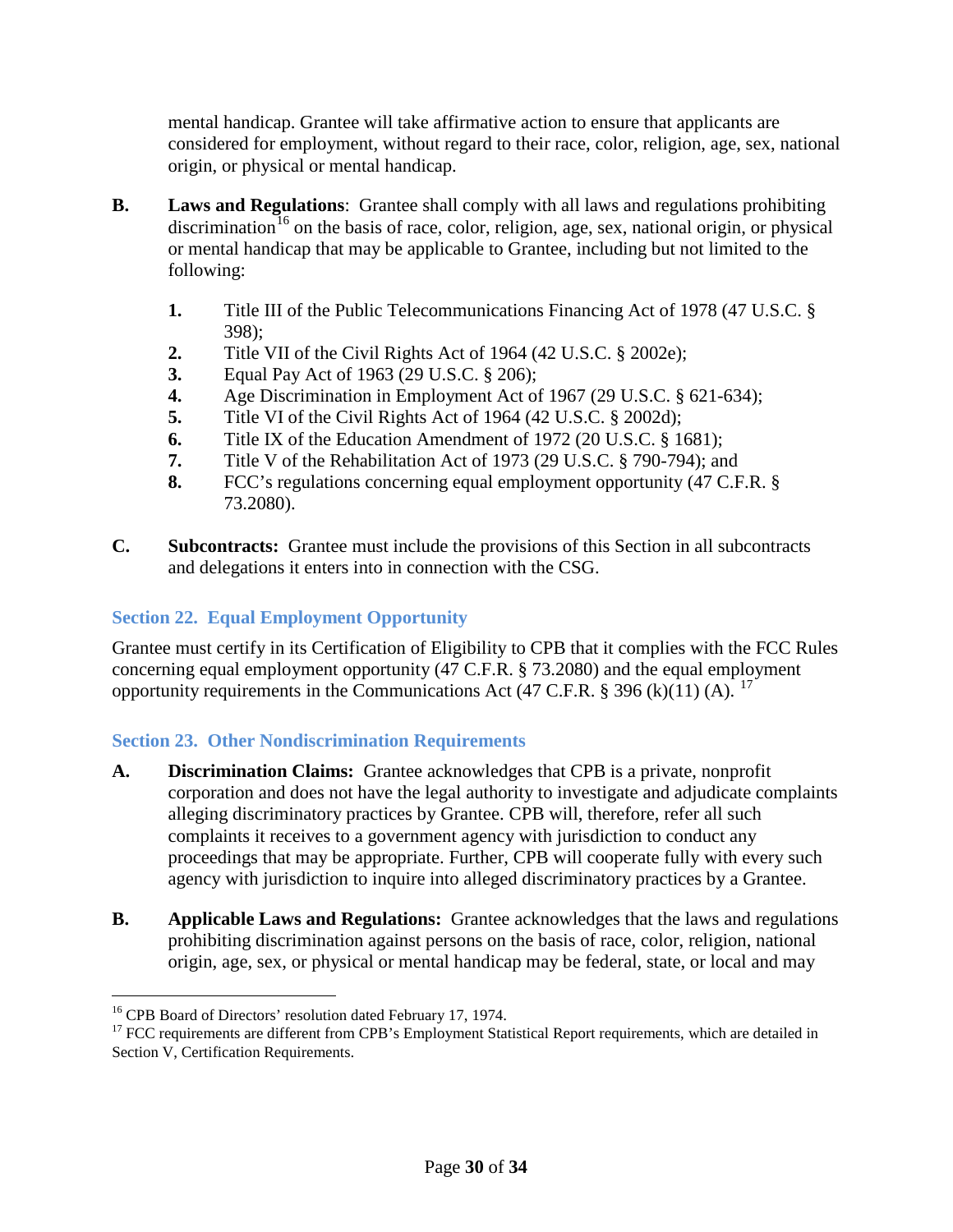vary from jurisdiction to jurisdiction.

Grantee represents and warrants that it knows, understands, and applies the laws and regulations regarding discrimination and acknowledges that CPB is under no obligation to advise the Grantee of the same unless required by law or regulation.

**C. Suspension or Cancellation of CSG:** Whenever a court or government agency with jurisdiction shall make a determination that Grantee is in violation of federal, state, or local laws and regulations prohibiting discrimination on the basis of race, color, religion, age, national origin, sex, or physical or mental handicap, and notice of such determination is provided to CPB, CPB shall promptly notify Grantee that, unless Grantee demonstrates to CPB's satisfaction, within 30 days, that the violation has been corrected or that Grantee is in compliance with all provisions of such determination, CPB may suspend or cancel all CSG or other CPB funding.

Whenever such determination is appealed or otherwise challenged in an appropriate forum, whether or not the effect of such determination is stayed pending appeal, CPB shall notify Grantee that, unless Grantee can show cause to the contrary within 30 days, CPB shall suspend or cancel CPB assistance. If CPB decides to suspend or cancel such funding, all sums that would have been payable to Grantee shall be held by CPB pending completion of the appellate process, and CPB shall not suspend or cancel its nonfinancial and/or in-kind assistance during the appeal.

#### <span id="page-30-0"></span>**Section 24. Governing Law and Jurisdiction**

Except as otherwise required by law, Grantee agrees that the General Provisions and all instruments between Grantee and CPB related thereto shall be construed in accordance with the laws of the District of Columbia. Notwithstanding the jurisdiction of any other court, Grantee expressly submits and consents in advance to the jurisdiction of the Superior Court of the District of Columbia and the U.S. District Court for the District of Columbia for all claims or disputes pertaining directly or indirectly to any CSG or any program set forth in the General Provisions, or any matter related thereto. Grantee further agrees that in any action or proceeding commenced in any court in the District of Columbia, Grantee shall be deemed to have been duly served with process of such court when process is delivered to Grantee personally or by certified or registered mail (return receipt requested) within or outside of the District of Columbia.

#### <span id="page-30-1"></span>**Section 25. Amendment to General Provisions**

CPB reserves the right, in its sole discretion, to amend the General Provisions and will notify Grantee of the same. Grantee will be deemed to agree to comply with the amendments unless it notifies CPB otherwise in writing within 30 days of receipt of CPB's notification.

Upon receiving Grantee's notification, Grantee will be disqualified from the CSG program and Grantee shall immediately repay CPB any amounts due CPB under Section 19, Return of Funds.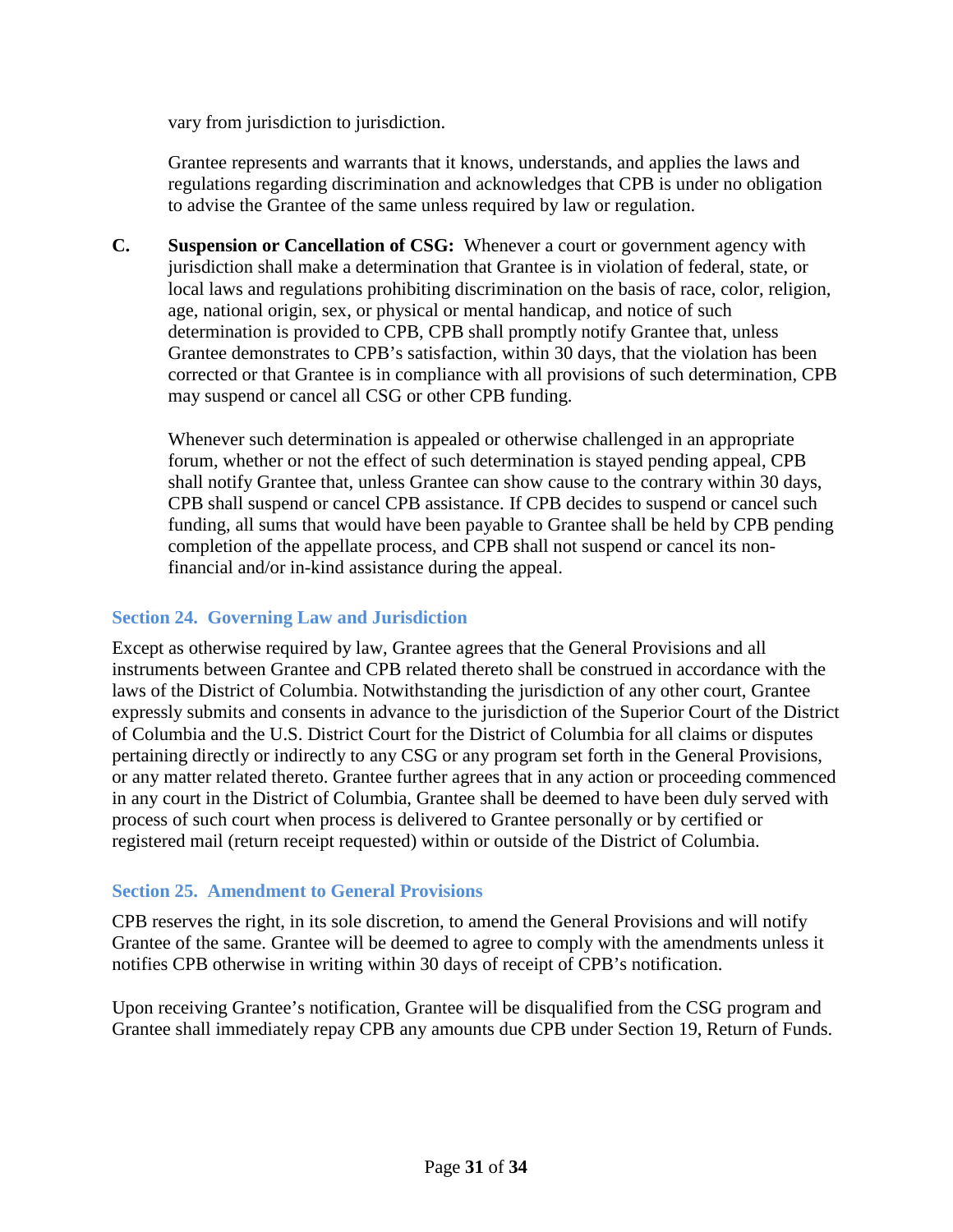## <span id="page-31-0"></span>**Section 26. Headings**

The headings contained herein are for convenience only and shall not be interpreted to limit or otherwise affect the provisions herein.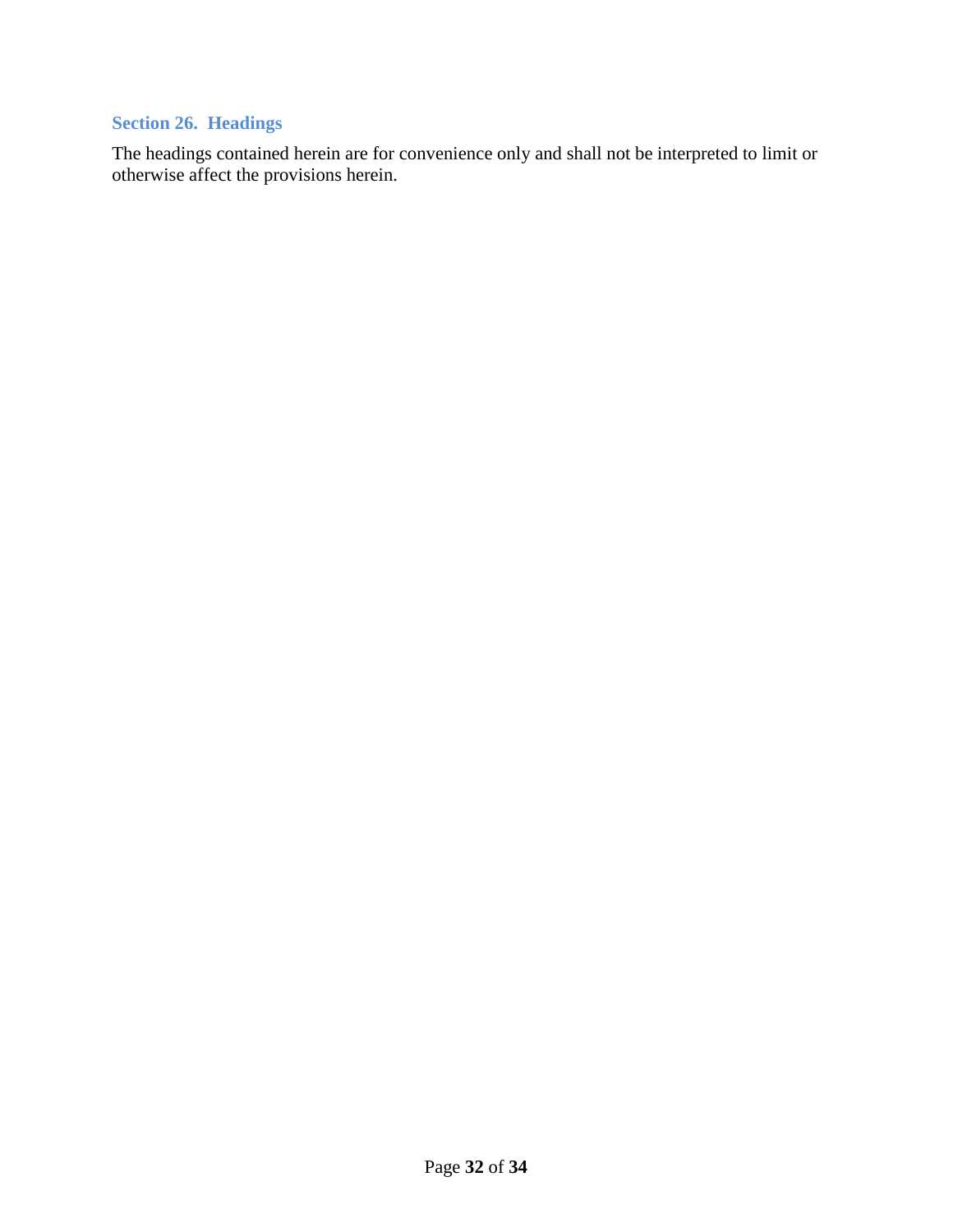## <span id="page-32-0"></span>**Exhibit A - CSG-Related Documents**

In addition to the General Provisions, below is a list of documents that also govern Grantee's CSG.

- 1. Fiscal Year 2016 Radio Community Service Grant Agreement and Certification of Eligibility
- 2. Fiscal Year 2015 Financial Reporting Guidelines for AFR and FSR
- 3. Application of Principles of Accounting and Financial Reporting
- 4. Communications Act Certification Requirements for Community Service Grant Recipients
- 5. Request for Radio Community Service Grant Qualified Licensee Approval
- 6. CPB Consent to Assign
- 7. Adding or Removing Transmitters & Translators Form